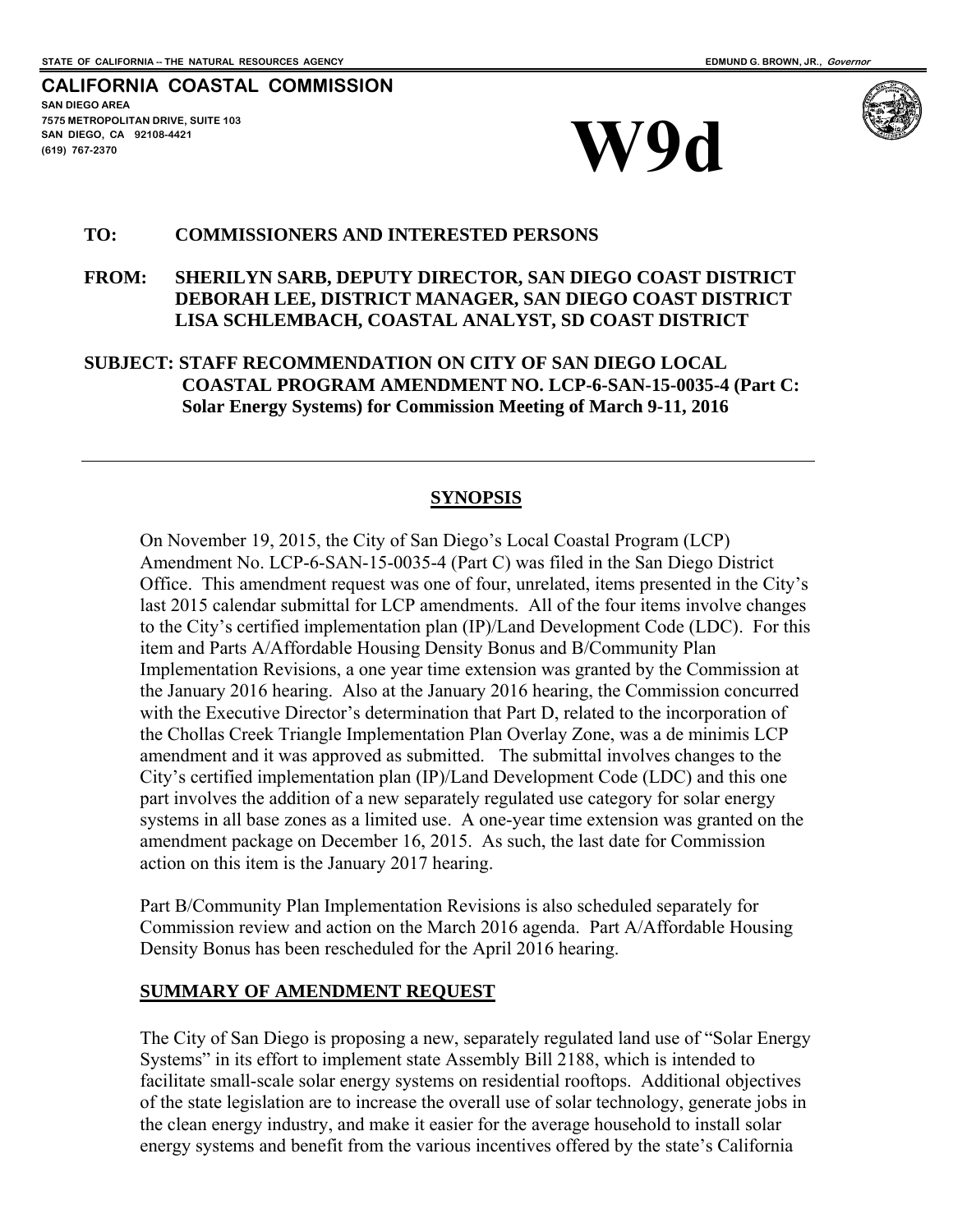Solar Initiative program. As a result of the state law change, the City must now begin expediting solar approvals for duplex development in addition to single dwelling unit development.

The subject amendment request consists of creating a new separately regulated use category for "solar energy systems," which would allow solar energy systems in all base zones and as a limited use where they meet specified criteria. Within planned districts, an additional planned district ordinance permit would not be required. The proposed amendment will also bring the City into compliance with state law (AB 2188 (Muratsuchi, 2014)).

# **SUMMARY OF STAFF RECOMMENDATION**

The proposed amendment seeks to comply with Assembly Bill 2188 by creating an expedited approval process for the installation of solar energy systems for single dwelling units and duplexes. Solar energy systems must comply with applicable height limits. However, within the Coastal Height Limit Overlay Zone, solar panels may be added to a structure that is previously conforming with respect to height if the panels do not exceed the height of the existing structure. The proposed ordinance also establishes there are no deviations to the City's adopted Environmentally Sensitive Lands or Historic Resources protection measures which will ensure the protection of coastal bluffs, wetlands, steep, naturally vegetated hillsides and other coastal resources. The proposed amendment raises no Coastal Act issues because the LDC, as amended, would remain consistent with the City's many certified Land Use Plans (LUPs) and serve to promote energy alternatives and more sustainable development. Policies found in the Ocean Beach LUP and the Barrio Logan LUP can be directly implemented through the proposed ordinance changes, as discussed further in this report. Staff is recommending the Commission approve the amendment as submitted. The appropriate resolution and motion may be found on Page 3. The findings for approval of the Implementation Plan Amendment as submitted begin on Page 5.

# **BACKGROUND**

The City's first IP was certified in 1988, and the City then assumed permit authority. The IP consisted of portions of the City's Municipal Code, along with some Planned District Ordinances (PDOs) and Council Policies. In 1999, the Commission certified the City's LDC that primarily includes Chapters 11 through 14 of the municipal code. It replaced the first IP and took effect in the coastal zone on January 1, 2000. The Commission has certified many IP amendments since 2000.

# **ADDITIONAL INFORMATION**

Further information on the City of San Diego LCP Amendment No. LCP-6-SAN-15- 0035-4 may be obtained from Lisa Schlembach, Coastal Planner, at (619) 767-2370

# **PART I. OVERVIEW**

 $\overline{a}$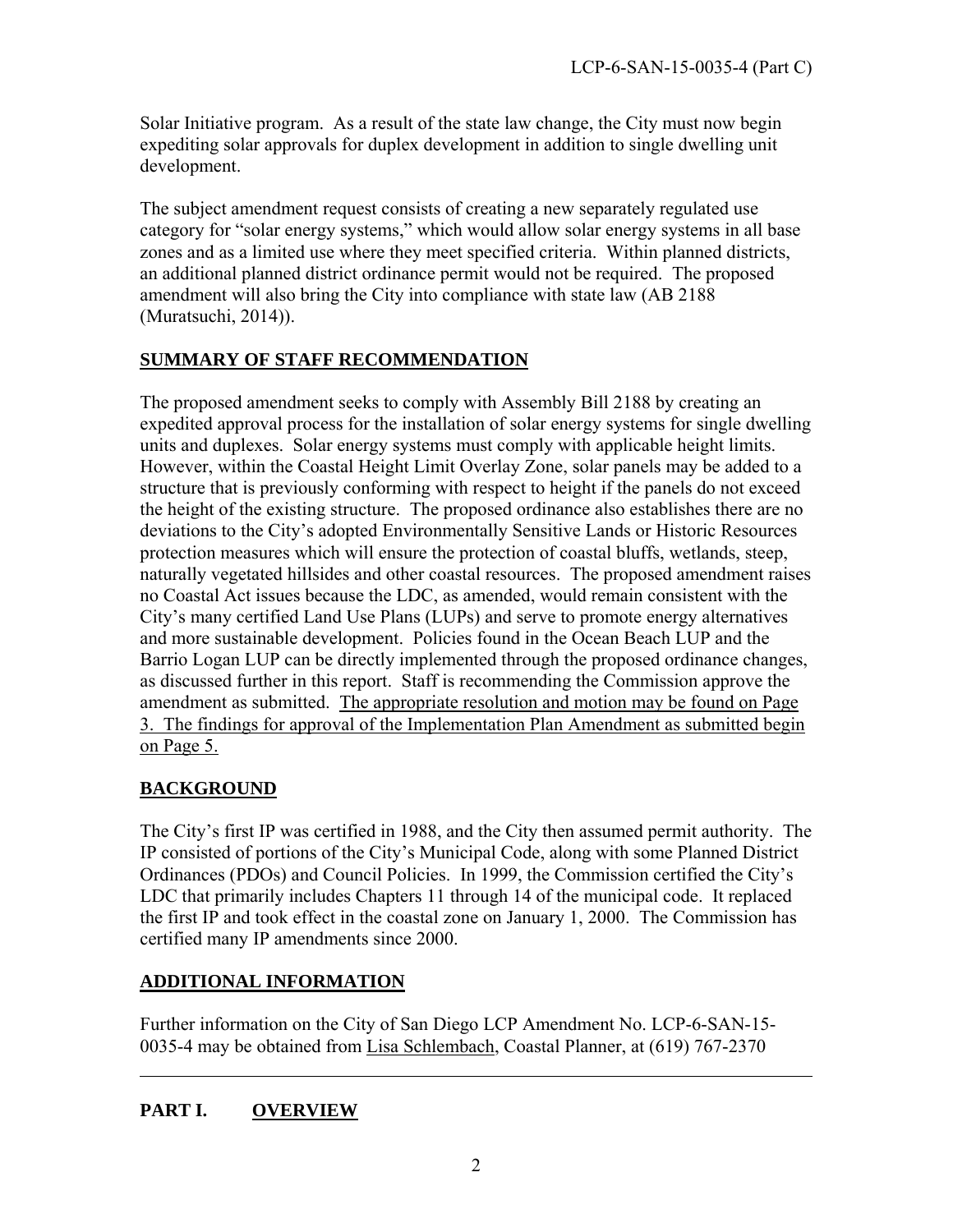# **A. LCP HISTORY**

The City of San Diego has a long history of involvement with the community planning process, and in 1977, requested that the Coastal Commission permit segmentation of its Land Use Plan (LUP) into twelve parts in order to conform, to the maximum extent feasible, with the City's various community plan boundaries. In the intervening years, the City has intermittently submitted all of its LUP segments, which are all presently certified, in whole or in part.

When the Commission approved segmentation of the LUP, it found that the implementation phase of the City's LCP would represent a single unifying element. This was achieved in January 1988, and the City of San Diego assumed permit authority on October 17, 1988, for the majority of its coastal zone. Several isolated areas of deferred certification remained at that time, but some have since been certified as LCP amendments. Other areas of deferred certification still remain today and will be acted on by the Coastal Commission in the future.

# **B. STANDARD OF REVIEW**

Pursuant to Section 30513 of the Coastal Act, the Commission may only reject zoning ordinances or other implementing actions, as well as their amendments, on the grounds that they do not conform with, or are inadequate to carry out the provisions of the certified land use plan. The Commission shall take action by a majority vote of the Commissioners present.

# **C. PUBLIC PARTICIPATION**

Section 30503 of the Coastal Act requires local governments to provide the public with the maximum opportunities to participate in the development of the LCP amendment prior to submittal to the Commission for review. The City has held Planning Commission and City Council meetings with regard to the subject amendment request. All of those local hearings were duly noticed to the public. Notice of the subject amendment has been distributed to all known interested parties.

# **PART II. LOCAL COASTAL PROGRAM SUBMITTAL - RESOLUTION**

Following a public hearing, staff recommends the Commission adopt the following resolution and findings. The appropriate motion to introduce the resolution and a staff recommendation are provided just prior to the resolution.

# **I. MOTION I:** *I move that the Commission reject the City of San Diego LCP Amendment No. LCP-6-SAN-0035-4/Part C, as submitted*

## **STAFF RECOMMENDATION OF CERTIFICATION AS SUBMITTED:**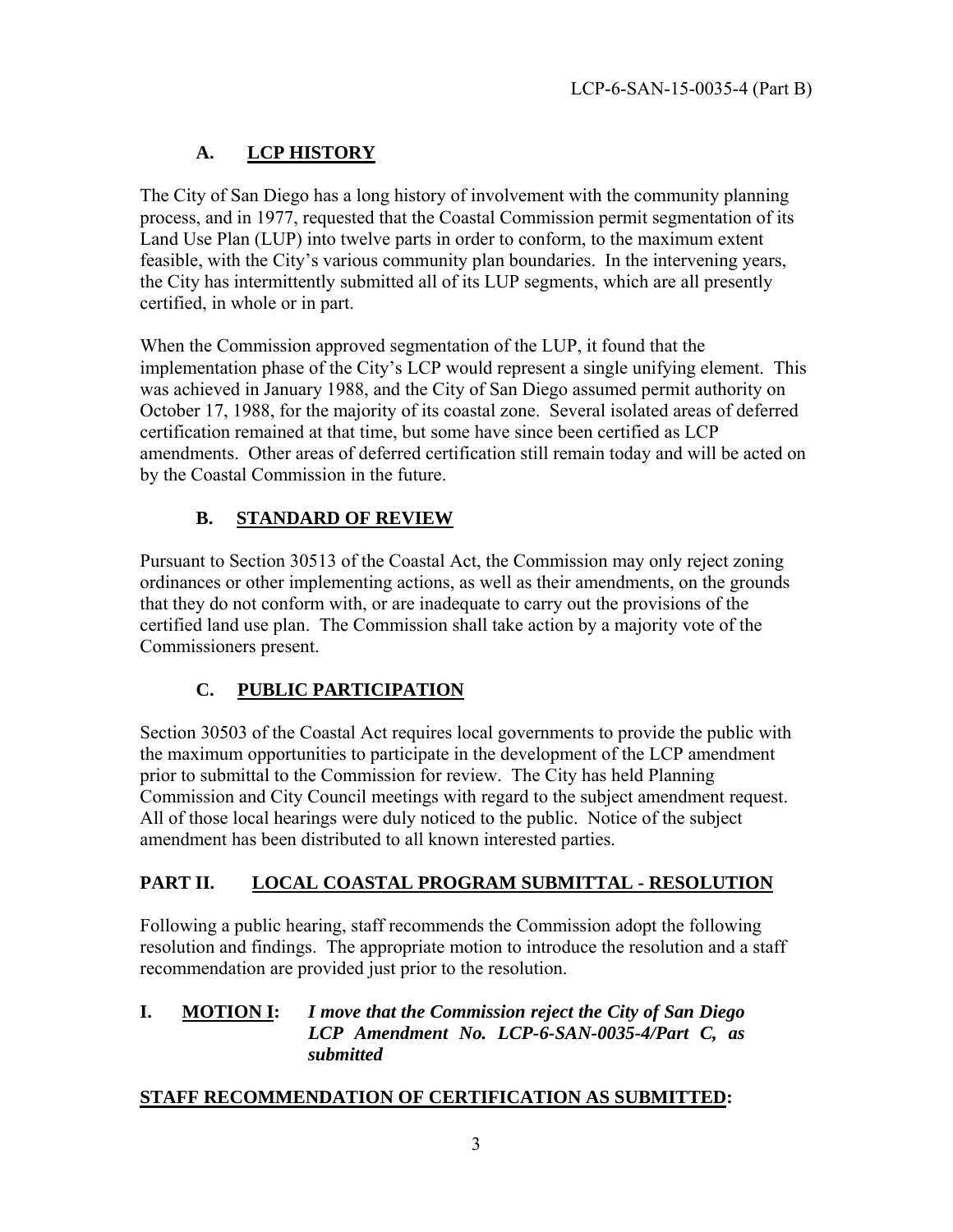Staff recommends a **NO** vote. Failure of this motion will result in certification of the Implementation Program Amendment as submitted and the adoption of the following resolution and findings. The motion passes only by an affirmative vote of a majority of the Commissioners present.

## **RESOLUTION TO APPROVE CERTIFICATION OF THE IMPLEMENTATION PROGRAM AMENDMENT AS SUBMITTED:**

The Commission hereby certifies the Implementation Program Amendment for the City of San Diego LCP, as submitted, and adopts the findings set forth below on grounds that the Implementation Program Amendment conforms with, and is adequate to carry out, the provisions of the certified City of San Diego Land Use Plan(s), and certification of the Implementation Program Amendment will meet the requirements of the California Environmental Quality Act, because either 1) feasible mitigation measures and/or alternatives have been incorporated to substantially lessen any significant adverse effects of the Implementation Program Amendment on the environment, or 2) there are no further feasible alternatives or mitigation measures that would substantially lessen any significant adverse impacts on the environment that will result from certification of the Implementation Program, as amended.

## **PART III. FINDINGS FOR APPROVAL OF THE CITY OF SAN DIEGO IMPLEMENTATION PLAN AMENDMENT AS SUBMITTED**

# **A. AMENDMENT DESCRIPTION**

The Land Development Code establishes zone categories for the most typical land uses such as residential, commercial, industrial, agriculture, open spaces, etc., and to address unique land uses or development types, the LDC created "separately regulated land uses." The proposed amendment creates a new, separately regulated use category for solar energy systems and would allow solar energy systems in all base zones as a limited use. As a "limited use", the installation of a solar energy system requires a construction permit and an electrical permit or a combination building permit and electric permit and it is subject to certain restrictions as specified in the code. The proposed amendment implements state Assembly Bill 2188 (signed into law by Governor Brown on September 21, 2014), which amended the Solar Rights Act of 1978, as subsequently amended in 2004. The Solar Rights Act provides an expedited approval process to facilitate the development of small solar energy systems for single dwelling units and duplex developments, to help meet the state's "Million Solar Roofs" vision. The goals are to increase the overall use of solar technology, generate jobs in the clean energy industry, and make it easier for the average household to install solar energy systems and thus benefit from the various incentives offered by the California Solar Initiative Program.

Section 141.0418 is proposed to regulate small rooftop solar energy systems and other solar energy systems. Small solar energy systems are not larger than 10 kilowatts alternating current nameplate rating or 30 kilowatts thermal, and small solar energy systems are defined as devices or structural design features of a building whose primary purpose is to provide for the collection, storage, and distribution of solar energy for space heating or cooling, electric generation or water heating, which are installed on a single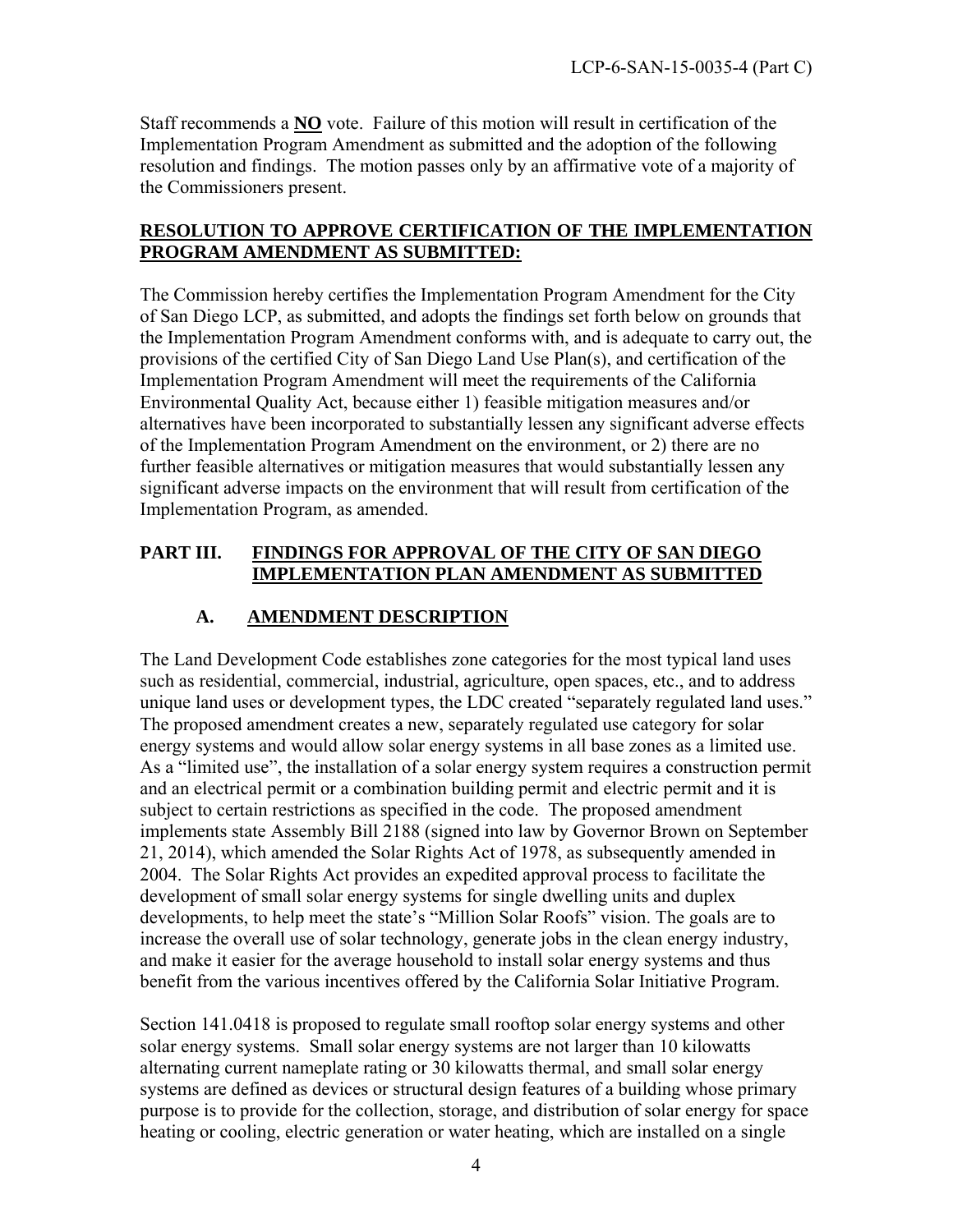dwelling unit or duplex development. "Other solar energy systems" are for those devices which do not fall within the scope of a small rooftop solar energy system. Solar energy systems will be exempt from the undergrounding of utilities and screening requirements.

Solar energy systems, as an accessory use, are permitted to encroach into required yards and the angled building envelope plane if they are securely attached to a previously conforming structure or other structure that is already permitted to project or encroach into the required setback or angled building envelope plane in accordance with Section 131.0461. Stand-alone solar energy systems may also encroach into required side yards and rear yards in compliance with Section 131.0461. Section 131.0461 however states, in summary, projections and encroachments are not permitted in yards within view corridors that are designated by land use plans in the Coastal Overlay Zone. Within the Mission Beach Planned District Ordinance, proposed encroachment of a solar energy system shall comply with Section 1513.0304(d). Section 1513.0304(d) allows for certain features to encroach in courts, places, walks, interior and street side yards; however, solar energy systems are not listed as an allowable encroachment. Further, solar systems in the Mission Beach planned district may not affect environmentally sensitive lands nor historic resources.

Additionally, solar energy systems shall comply with all applicable height limits. However, within the Coastal Height Limit Overlay Zone and the Clairemont Mesa Height Limit Overlay Zone, there is an allowance that solar energy systems may be installed on previously conforming structures that do not conform to the existing height provided the solar panels do not exceed the height of the existing structure.

## **B. SPECIFIC FINDINGS FOR APPROVAL**

The standard of review for LCP implementation submittals or amendments is their consistency with and ability to carry out the provisions of the certified LUP. The most significant Coastal Act issues raised by the proposed amendment involve possible impacts to visual resources, coastal landforms or environmentally sensitive habitat. However, the installation of solar energy systems will not significantly impact visual resources as these systems must comply with, among other requirements, the encroachment requirements outlined in Section 131.0461. Section 131.0461 states in summary, projections and encroachments are not permitted in the required yards within view corridors that are designated by land use plans in the Coastal Overlay Zone. The section also details restrictions related to angled building envelopes, which the installation of solar panels must also abide by. Additionally, the installation of solar energy systems must comply with the applicable height limits, with the exception that solar panels may be added to a previously conforming structure within the Coastal Height Limit Overlay Zone that does not conform to the existing height limit, if the solar panels do not exceed the height of the existing structure. Thus, solar energy systems will not be more visually obstructive than the existing structure they are installed on, nor will they impede visual resources through encroachment.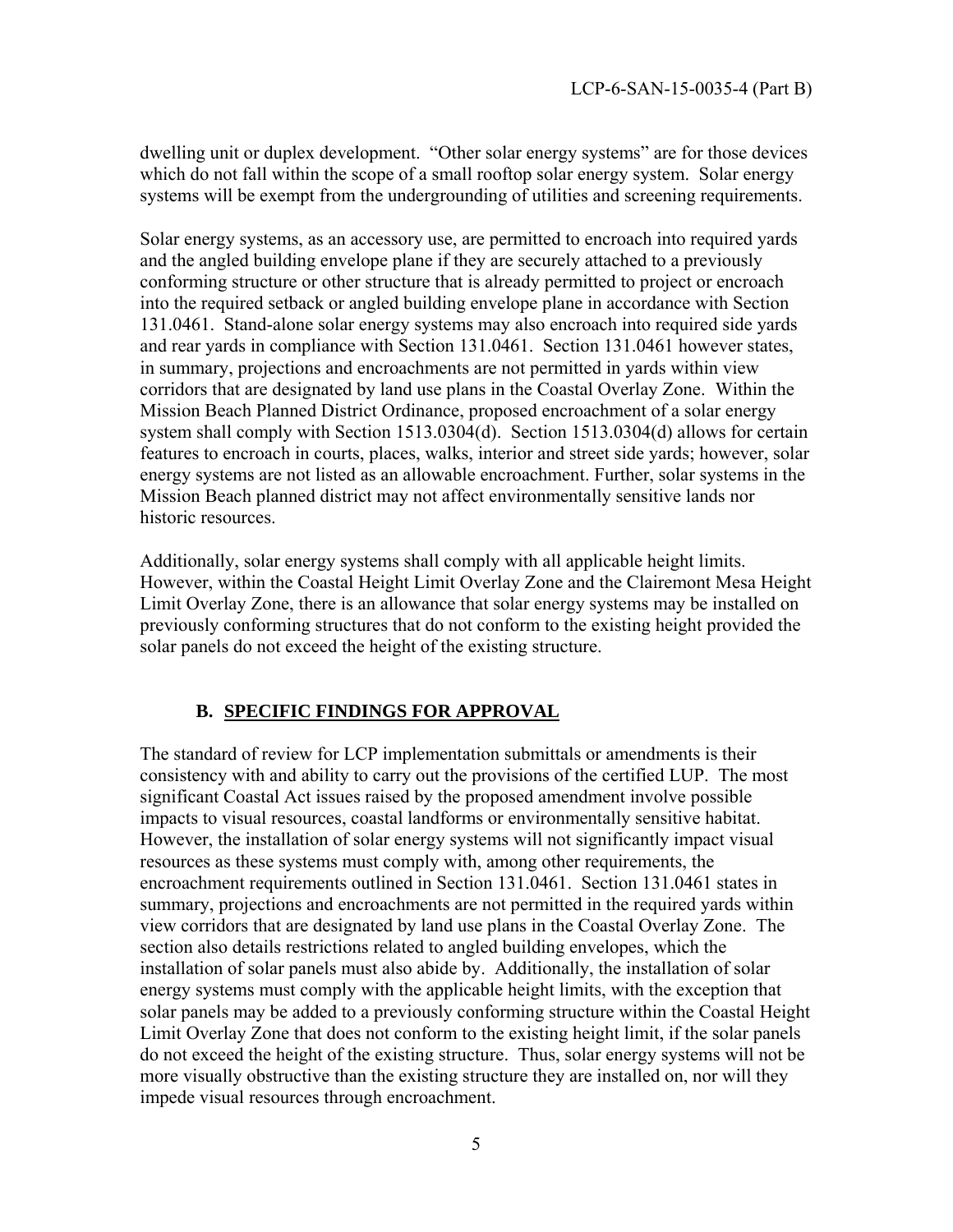# **1. Adequacy of the Ordinance Revisions to Implement the Certified LUP Segments**

The standard of review for LCP implementation submittals or amendments is their consistency with and ability to carry out the provisions of the certified Land Use Plan(s). In the case of the City of San Diego, it has developed community planning areas based on its established neighborhoods and future urbanizing area. Predicated on those community planning areas, the City utilized the geographic segmentation provisions of the LCP regulations and developed its land use plan component covering twelve different communities (i.e., North City, La Jolla, Pacific Beach, Mission Beach, Ocean Beach, Peninsula, Otay-Mesa Nestor). Each community plan or LCP Land Use Plan contains policies that protect public views, scenic resources, public access, recreational opportunities and sensitive coastal resources including, but not limited to, beaches, bluffs, slopes, hillsides and environmentally sensitive lands in that community. The Commission's review of the proposed changes to the Land Development Code must assure that development is approved only when consistent with the certified LCP.

Listed below are typical policies contained in the certified Land Use Plan segments in the Coastal Overlay Zone for the City of San Diego.

# **Ocean Beach Community Plan**

• Section 7.5.4 states, "Encourage the use of solar energy systems to supplement or replace traditional building systems."

# **Barrio Logan Community Plan**

"Encourage new energy technologies to develop in the community."

The creation of solar energy systems as a new, separately regulated use will provide property owners a standardized, expedited implementation process, which complies with certified Ocean Beach and Barrio Logan Community Plans.

Consistent with state mandates, the proposed amendment establishes an expedited review process for small rooftop solar energy systems associated with single-family residences and duplex developments. Most of these solar systems would not necessitate a separate coastal development permit as an accessory improvement to an existing structure. For other standalone solar facilities, such as separate, ground-mounted solar panel arrays, the proposed code would still require review under the existing code to determine whether or not a separate coastal development permit would be required. If one is required, the existing certified code provides that consolidated processing of permits and discretionary reviews be completed. Given that the proposed code amendment provides no changes to the existing Environmentally Sensitive Lands or Historic Resources provisions, any potential impacts to designated public view corridors, coastal landforms or sensitive habitat areas would be addressed through the coastal development permit process. The modified regulations remain consistent with the certified LUPs as development standards are not being lessened. The critical resource protection measures of the LDC are not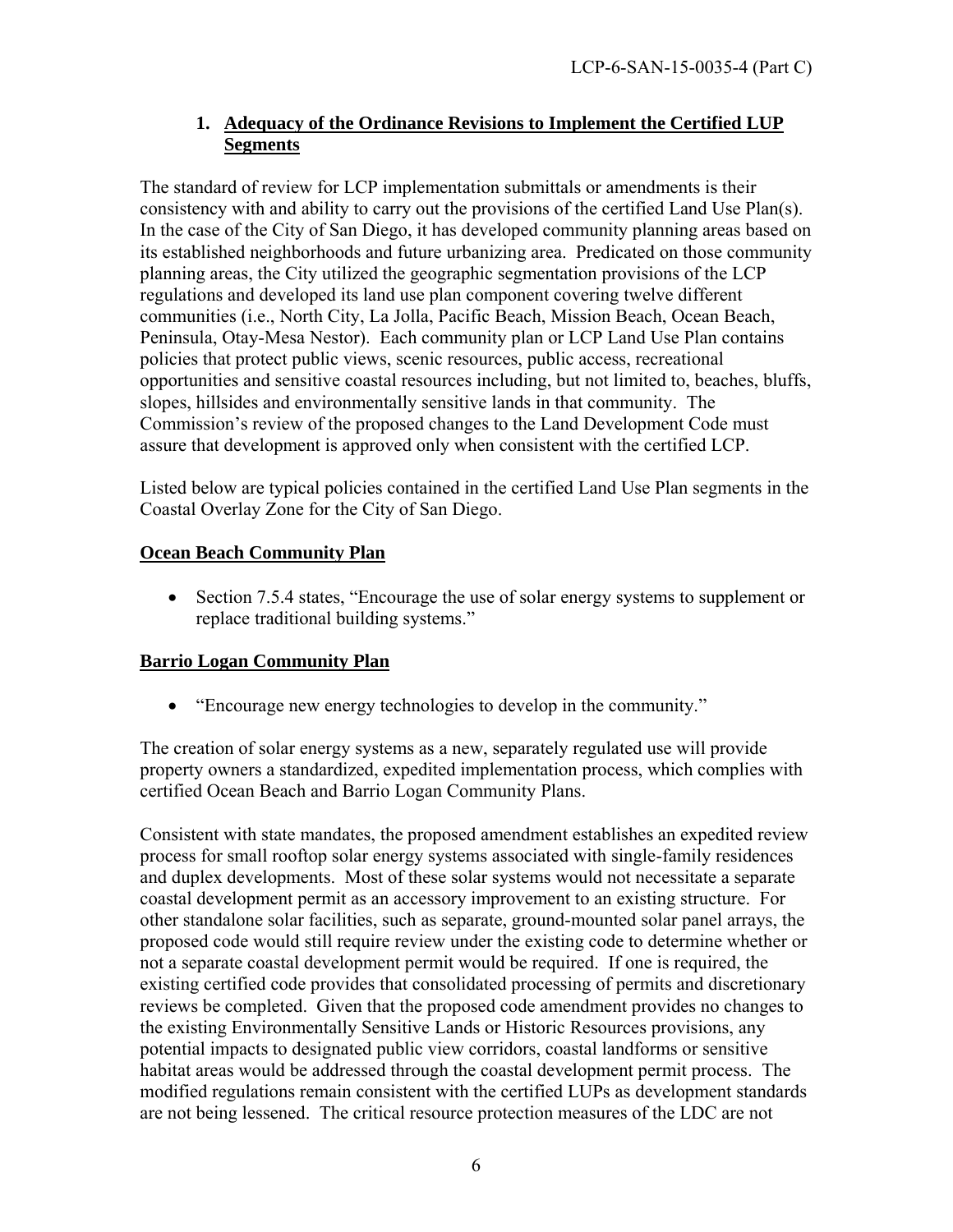being modified. Therefore, the Commission finds that the amendment is consistent with, and adequate to carry out, the certified LUPs.

## **PART IV. CONSISTENCY WITH THE CALIFORNIA ENVIRONMENTAL QUALITY ACT (CEQA)**

Section 21080.9 of the California Environmental Quality Act (CEQA) exempts local government from the requirement of preparing an environmental impact report (EIR) in connection with its local coastal program. The Commission's LCP review and approval program has been found by the Resources Agency to be functionally equivalent to the EIR process. Thus, under CEQA Section 21080.5, the Commission is relieved of the responsibility to prepare an EIR for each LCP.

The proposed amendments were reviewed for consistency with the certified Land Development Code (LDC) Environmental Impact Report (EIR) No. 96-0333 and certified General Plan Update Program EIR No. 104495, in accordance with Public Resources Code Section 21166 and CEQA Guidelines Section 15162. Based on this evaluation, Development Services Department staff determined the project would not result in new impacts or changed circumstances that would require a new environmental document and the previous environmental documents adequately cover these modifications to the LDC.

Nevertheless, the Commission is required in an LCP submittal or, as in this case, an LCP amendment submittal, to find that the LCP, or LCP, as amended, does conform with CEQA provisions. In this particular case, the LCP amendment will not have any significant adverse effects on the environment and there are no feasible alternatives or feasible mitigation measures available which would substantially lessen any significant adverse impact on the environment. Therefore, the Commission finds the subject LCP implementation plan, as amended, conforms with CEQA provisions.

(G:\San Diego\Reports\LCPs\San Diego\SD LCPA No. LCP-6-SAN-15-0035-4 (Part C Solar Energy Systems stf rpt.docx)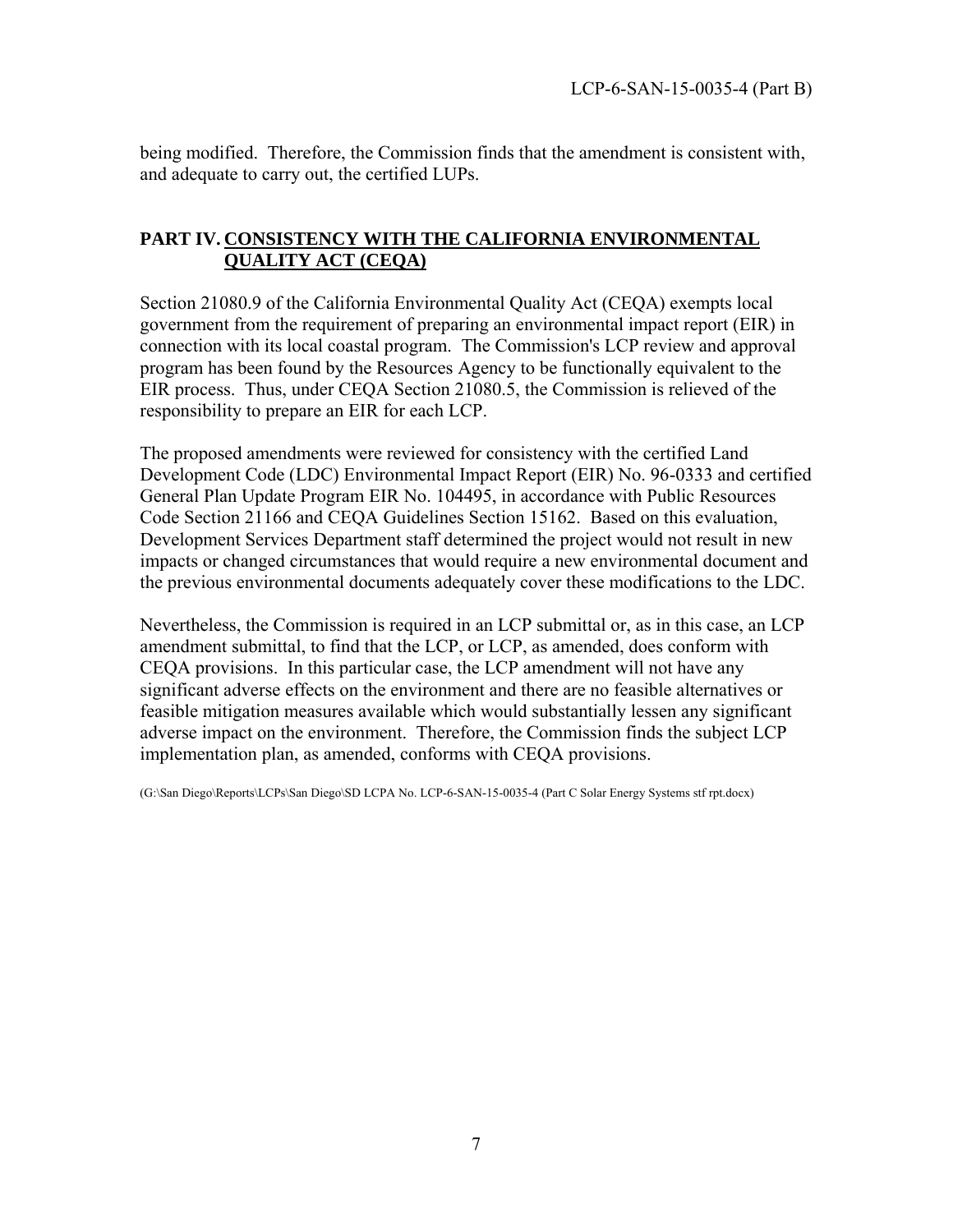$(0-2015-167)$   $7/21/2$ 

### STRIKEOUT ORDINANCE

### OLD LANGUAGE: Struck-Out NEW LANGUAGE: Double Underline

DATE OF FINAL PASSAGE

AN ORDINANCE AMENDING CHAPTER 11, ARTICLE 2, DIVISION 5 OF THE SAN DIEGO MUNICIPAL CODE BY AMENDING SECTION 112.0502; AMENDING CHAPTER 12, ARTICLE 9, DIVISION 1 BY AMENDING SECTION 129.0107; AMENDING CHAPTER 12, ARTICLE 9, DIVISION 3 BY AMENDING SECTION 129.0308; AMENDING CHAPTER 13, ARTICLE 1, DIVISION 2 BY AMENDING SECTION 131.0222; AMENDING CHAPTER 13, ARTICLE 1, DIVISION 3 BY AMENDING SECTION 131.0322; AMENDING CHAPTER 13, ARTICLE 1, DIVISION 4 BY AMENDING SECTION 131.0422; AMENDING CHAPTER 13, ARTICLE 1, DIVISION 5 BY AMENDING SECTION 131.0522; AMENDING CHAPTER 13, ARTICLE 1, DIVISION 6 BY AMENDING SECTION 131.0622; AMENDING CHAPTER 14, ARTICLE 1, DIVISION 4 BY ADDING NEW SECTION 141.0418; AMENDING CHAPTER 14, ARTICLE 2, DIVISION 9 BY AMENDING SECTION 142.0905 AND REPEALING SECTION 142.0911; AMENDING CHAPTER 15, ARTICLE 1, DIVISION 1 BY AMENDING SECTION 151.0103; AMENDING CHAPTER 15, ARTICLE 5, DIVISION 2 BY AMENDING SECTION 155.0238, RELATING TO SOLAR ENERGY SYSTEM PERMIT PROCESSING.

#### Process One 8112.0502

An application for a permit, map, or other matter acted upon in accordance with Process One may be approved or denied by a staff person designated by the City Manager pursuant to Section 111.0205. A public hearing will not be held\_and a Process One decision may not be appealed except as otherwise set forth in Section 141.0418.

-PAGE 1 OF 15-

| EXHIBIT NO. 1                                 |
|-----------------------------------------------|
| APPLICATION NO.<br>LCP-6-SAN-15-0035-4/Part C |
| <b>Strikeout Ordinance</b>                    |
| <b>California Coastal Commission</b>          |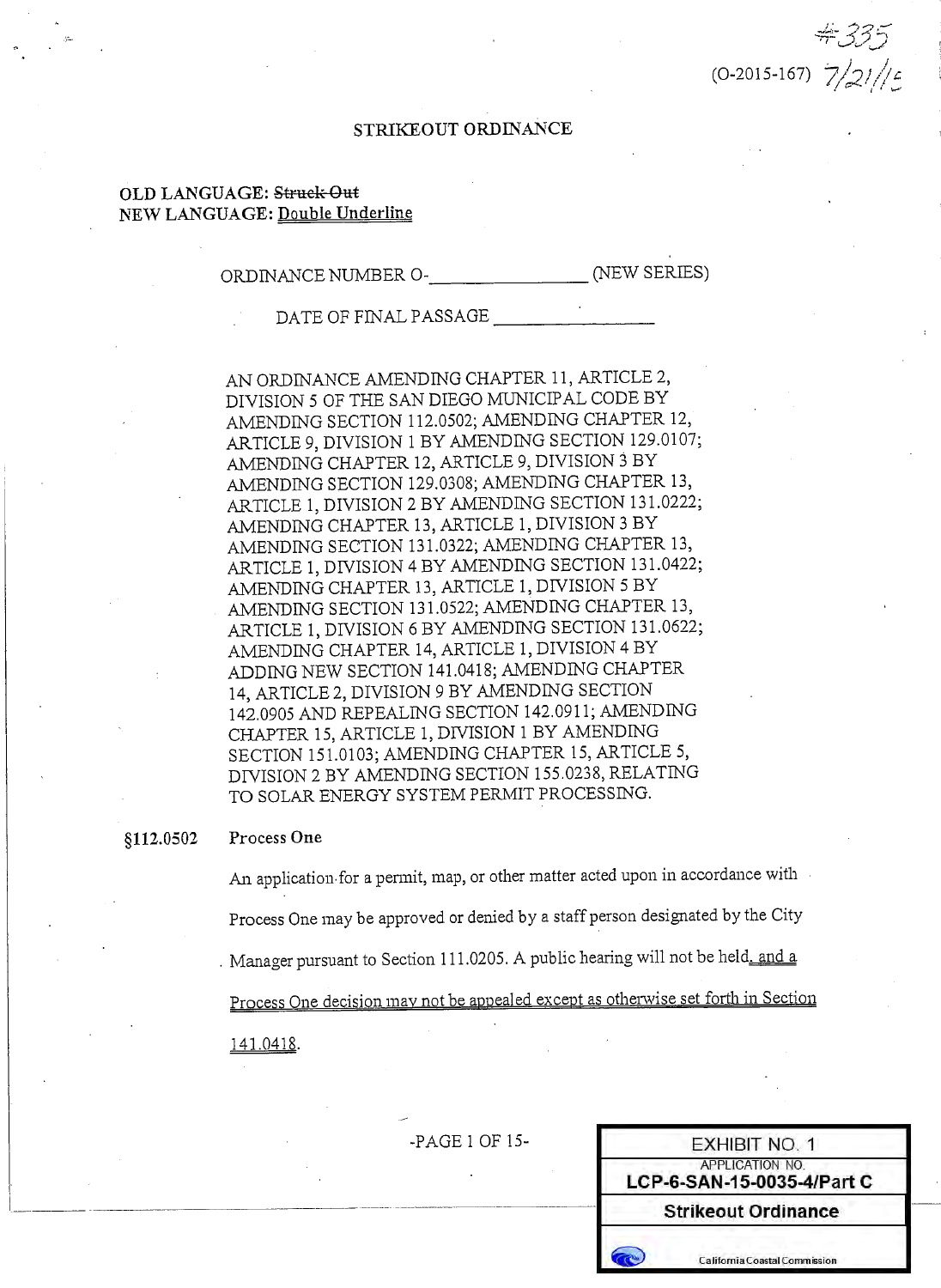$(O-2015-167)$ 

#### §129.0107 **Decision Process for Construction Permits**

A decision on an application for a *construction permit* shall be made in accordance with Process One, except where state law requires an appeal hearing. The type of permit, and the decision maker, and appeal rights, if any, are described in Chapter 12, Article 9, Divisions 1 through 8.

- §129.0308 Decision Process for an Electrical Permit
	- A decision on an application for an Electrical Permit shall be made by the  $(a)$ Building Official in accordance with Process One, except that an appeal hearing shall be provided as described in Section 129.0308(b). The Electrical Permit shall be approved if the Building Official determines that the work described in the permit application and the accompanying plans complies with the requirements of the Electrical Regulations, other applicable laws and ordinances, and any applicable development permit.
	- $\Phi$ An *applicant* may appeal a Building Official's denial of an application for an Electrical Permit for a small rooftop solar energy system by filing an application for a Process Two appeal hearing as set forth in Section 141.0418(c).
- §131.0222 Use Regulations Table for Open Space Zones

The uses allowed in the open space zones are shown in Table 131-02B.

#### Legend for Table 131-02B

[No change in text.]

### -PAGE 2 OF 15-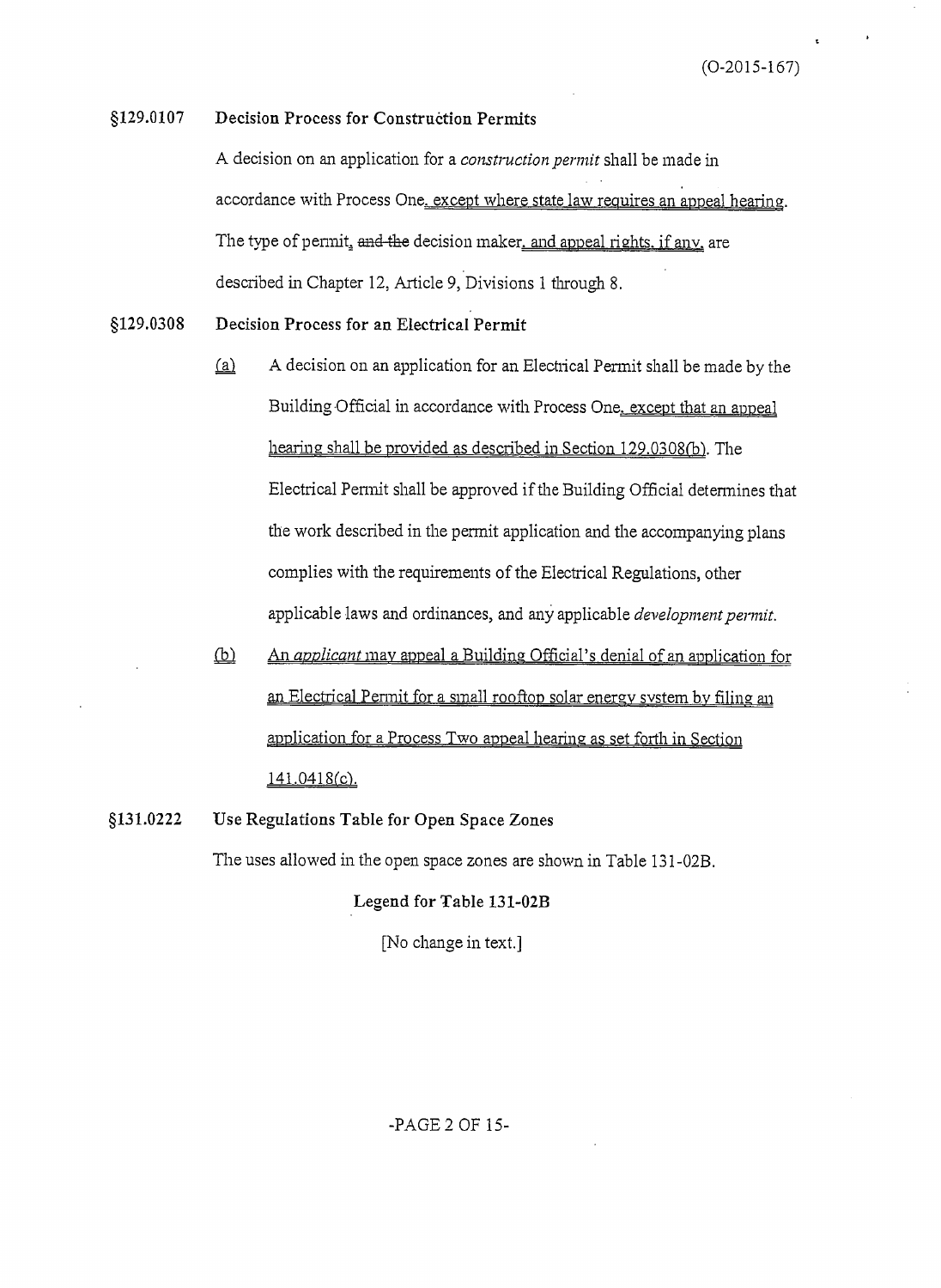| Table 131-02B                              |
|--------------------------------------------|
| Use Regulations Table for Open Space Zones |

| Use Categories/Subcategories<br>[See Section 131.0112 for an explanation and                                                                                                        | Zonel<br>Designator |       |       | Zones                |                   |                    |
|-------------------------------------------------------------------------------------------------------------------------------------------------------------------------------------|---------------------|-------|-------|----------------------|-------------------|--------------------|
| descriptions of the Use Categories, Subcategories,<br>and Separately Regulated Uses]                                                                                                | 1st $& 2nd \geq$    | $OP-$ |       | OC-                  | OR <sup>(1)</sup> | OF <sup>(11)</sup> |
|                                                                                                                                                                                     | $3rd \gg$           |       | $2 -$ | $1 -$                | $1 -$             | $1 -$              |
|                                                                                                                                                                                     | $4th$ >>            |       |       |                      | 2                 |                    |
| Open Space through Institutional, Separately Regulated<br>Institutional Uses, Social Service Institutions [No change in text.]                                                      |                     |       |       | No change in text.]  |                   |                    |
| Solar Energy Systems                                                                                                                                                                |                     |       |       | Ţ                    | Ţ                 |                    |
| Institutional, Separately Regulated Institutional Uses, Wireless<br>Communication Facility through Signs, Separately Regulated Signs<br>Uses, Theater Marquees [No change in text.] |                     |       |       | [No change in text.] |                   |                    |

Footnotes for Table 131-02B [No change in text.]

#### Use Regulations Table for Agricultural Zones §131.0322

The uses allowed in the agricultural zones are shown in Table 131-03B.

# Legend for Table 131-03B

[No change in text.]

-PAGE 3 OF 15-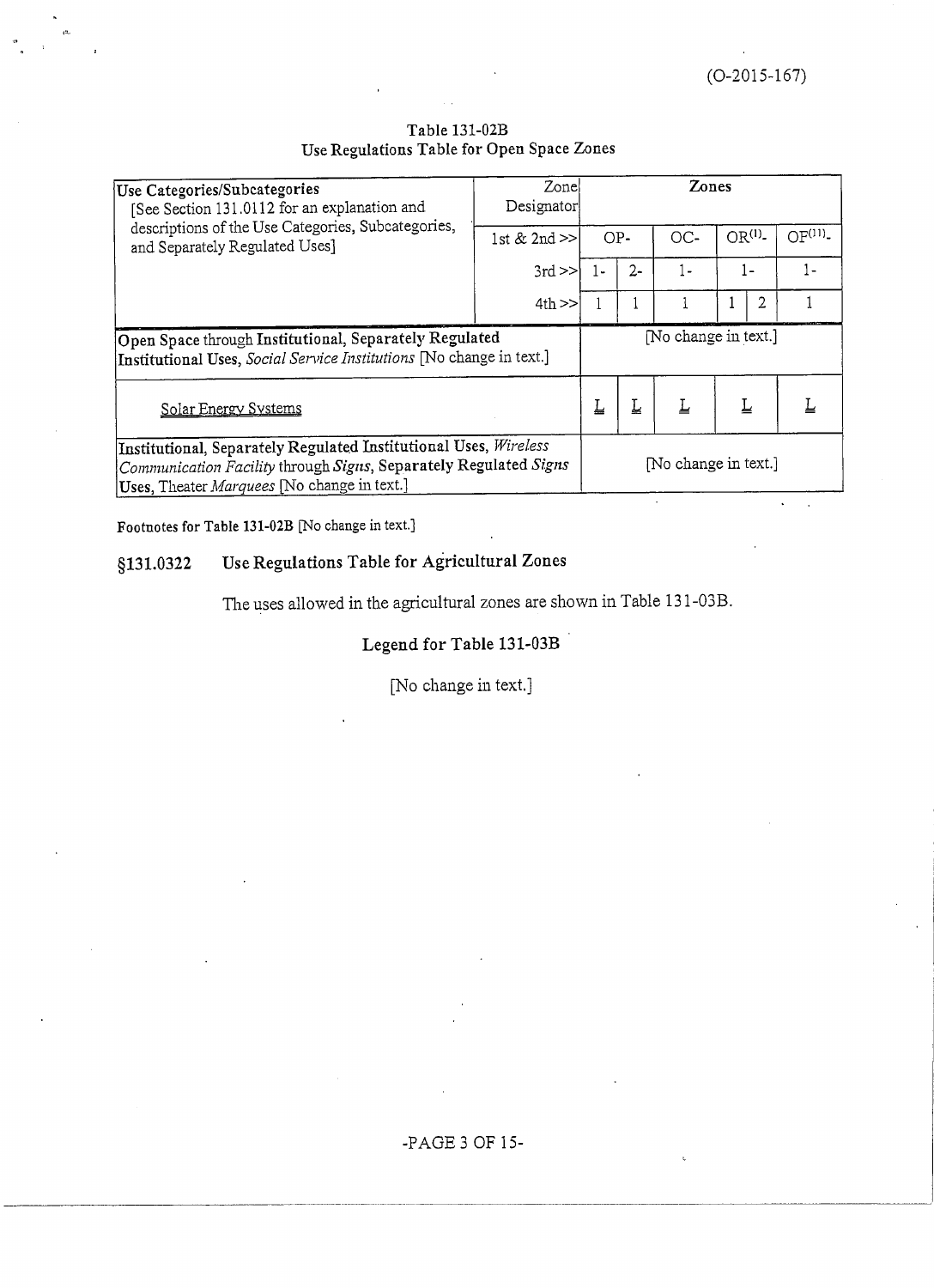$(O-2015-167)$ 

| Use Categories/Subcategories<br>See Section 131.0112 for an explanation and                                                                                                                            | Zonel<br>Designator |                      | Zones                |
|--------------------------------------------------------------------------------------------------------------------------------------------------------------------------------------------------------|---------------------|----------------------|----------------------|
| descriptions of the Use Categories,<br>Subcategories, and Separately Regulated Uses]                                                                                                                   | 1st & 2nd<br>>>     | AG                   | AR                   |
|                                                                                                                                                                                                        | $3rd \ge$           | 1-                   | l –                  |
| and the company of the                                                                                                                                                                                 | $4th$ >>            |                      | 2                    |
| Open Space through Institutional, Separately Regulated<br>Institutional Uses, Social Service Institutions [No change in text.]                                                                         |                     |                      | [No change in text.] |
| Solar Energy Systems                                                                                                                                                                                   | 느                   | 느                    |                      |
| Institutional, Separately Regulated Institutional Uses, Wireless<br>$ e\subseteq$ ommunication fEacility through Signs, Separately Regulated Signs<br>Uses. Theater <i>Marquees</i> No change in text. |                     | [No change in text.] |                      |

## Table 131-03B Use Regulations Table for Agricultural Zones

Footnotes for Table 131-03B [No change in text.]

#### Use Regulations Table for Residential Zones §131.0422

The uses allowed in the residential zones are shown in the Table 131-04B.

# Legend for Table 131-04B

[No change in text.]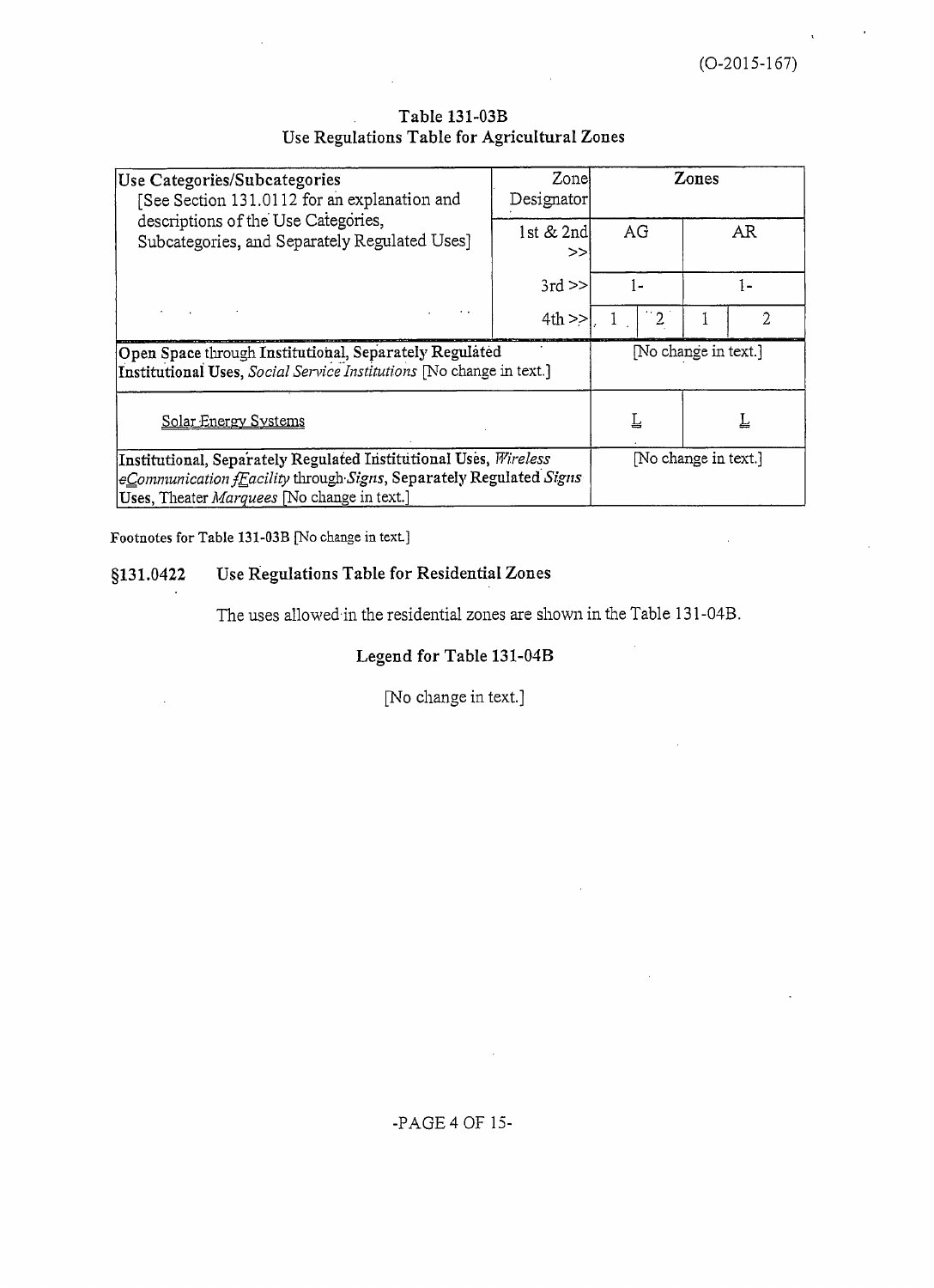## Table 131-04B Use Regulations Table for Residential Zones

| Use Categories/                                               | Zone           |                      | Zones                                             |      |             |  |  |  |  |  |
|---------------------------------------------------------------|----------------|----------------------|---------------------------------------------------|------|-------------|--|--|--|--|--|
| Subcategories                                                 | Designator     |                      |                                                   |      |             |  |  |  |  |  |
| [See Section 131.0112 for an]<br>explanation and descriptions | 1st & 2nd $>>$ | RE-                  | RS-                                               | RX-  | RT-         |  |  |  |  |  |
| of the Use Categories,                                        | $3rd \geq$     | $1-$                 | $1 -$                                             | $1-$ | 1-          |  |  |  |  |  |
| Subcategories, and<br>Separately Regulated Uses]              |                |                      | $4th$ >>[1 2 3 1 2 3 4 5 6 7 8 9 10 11 12 13 14 1 | 2    | 3<br>2<br>4 |  |  |  |  |  |
| Open Space through Institutional, Separately                  |                |                      | [No change in text.]                              |      |             |  |  |  |  |  |
| Regulated Institutional Uses, Social Service                  |                |                      |                                                   |      |             |  |  |  |  |  |
| Institutions [No change in text.]                             |                |                      |                                                   |      |             |  |  |  |  |  |
| Solar Energy Systems                                          |                | ᆂ                    |                                                   | ≚    |             |  |  |  |  |  |
| Institutional, Separately Regulated                           |                | [No change in text.] |                                                   |      |             |  |  |  |  |  |
| Institutional Uses, Wireless Communication                    |                |                      |                                                   |      |             |  |  |  |  |  |
| <i>Facility</i> through <i>Signs</i> , Separately Regulated   |                |                      |                                                   |      |             |  |  |  |  |  |
| Signs Uses, Theater Marquees [No change in                    |                |                      |                                                   |      |             |  |  |  |  |  |
| text.]                                                        |                |                      |                                                   |      |             |  |  |  |  |  |

| Use Categories/<br>Subcategories                                                                                                                                                               | Designator        | Zone<br>Zones        |                |   |                |                            |   |   |       |                      |    |    |      |
|------------------------------------------------------------------------------------------------------------------------------------------------------------------------------------------------|-------------------|----------------------|----------------|---|----------------|----------------------------|---|---|-------|----------------------|----|----|------|
| [See Section 131.0112 for<br>an explanation and<br>descriptions of the Use                                                                                                                     | 1st $& 2nd$<br>>> | RM-                  |                |   |                |                            |   |   |       |                      |    |    |      |
| Categories,                                                                                                                                                                                    | $3rd \ge$         |                      | 1-             |   |                | $2 -$                      |   |   | $3 -$ |                      | 4- |    | $5-$ |
| Subcategories, and<br>Separately Regulated<br>Uses]                                                                                                                                            | $4th$ >>          |                      | $\overline{2}$ | 3 | $\overline{4}$ | 5                          | 6 | 7 | 8     | 9                    | 10 | 11 | 12   |
| Open Space through Institutional,<br>Separately Regulated Institutional Uses,<br>Social Service Institutions [No change in<br> text.]                                                          |                   |                      |                |   |                |                            |   |   |       | [No change in text.] |    |    |      |
| Solar Energy Systems                                                                                                                                                                           |                   |                      | Ţ              |   |                | $\underline{\textrm{L}}$ . |   |   |       |                      | Ţ  |    | Ţ    |
| Institutional, Separately Regulated<br>Institutional Uses, Wireless<br>$ eCommunication fEacility through Signs,$<br>Separately Regulated Signs Uses, Theater<br>Marquees [No change in text.] |                   | [No change in text.] |                |   |                |                            |   |   |       |                      |    |    |      |

Footnotes for Table 131-04B [No change in text.]

#### Use Regulations Table for Commercial Zones §131.0522

The uses allowed in the commercial zones are shown in Table 131-05B.

-PAGE 5 OF 15-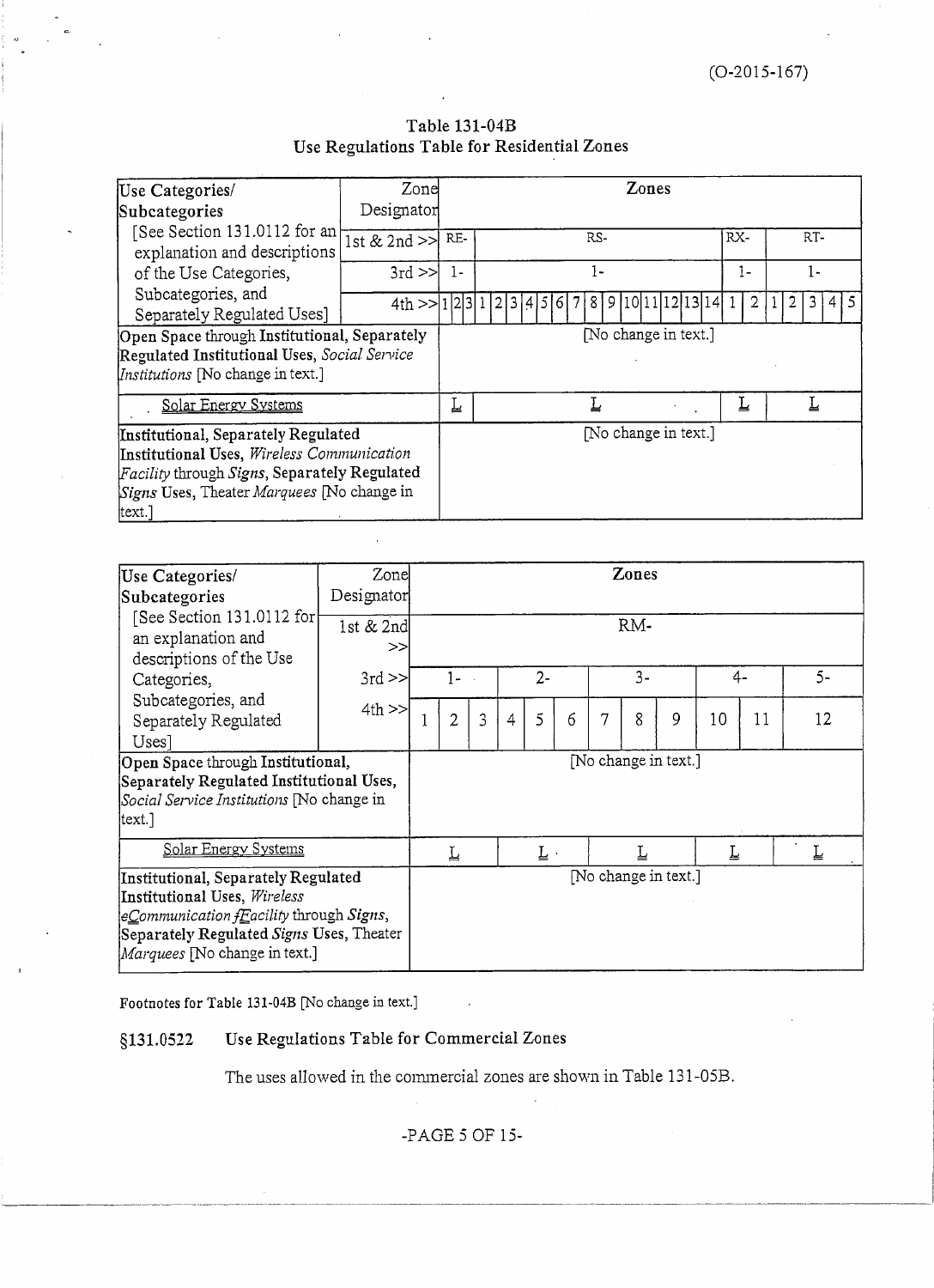# Legend for Table 131-05B

# [No change in text.]

# Table 131-05B Use Regulations Table for Commercial Zones

| Use Categories/Subcategories                                                                                                                                                        | Zone<br>Designator |  |            |       |       | Zones       |                      |                |                |      |
|-------------------------------------------------------------------------------------------------------------------------------------------------------------------------------------|--------------------|--|------------|-------|-------|-------------|----------------------|----------------|----------------|------|
| [See Section 131.0112 for an explanation<br>and descriptions of the Use Categories,<br>Subcategories, and Separately Regulated                                                      | 1st $&$ 2nd<br>>>  |  | $CN^{(1)}$ |       | $CR-$ |             | CO-                  |                | $CV-ICP-$      |      |
| Uses]                                                                                                                                                                               | $3rd \geq \geq$    |  | $1 -$      | $1 -$ | $2 -$ | 1-          | $2 -$                | $3-$           | $1 -$          | $1-$ |
|                                                                                                                                                                                     | 4th>>11            |  | 2 3 4 5    |       |       | $ 2\rangle$ | 1 2                  | $\overline{2}$ | $\overline{2}$ |      |
| Open Space through Institutional, Separately Regulated<br>Institutional Uses, Social Service Institutions No change in<br> text.]                                                   |                    |  |            |       |       |             | [No change in text.] |                |                |      |
| Solar Energy Systems                                                                                                                                                                |                    |  | Ŀ          | Ţ     |       | Ţ           | Ţ                    |                |                |      |
| Institutional, Separately Regulated Institutional Uses,<br>Wireless Communication Facility through Signs, Separately<br>Regulated Signs Uses, Theater Marquees [No change in text.] |                    |  |            |       |       |             | [No change in text.] |                |                |      |

| Use Categories/Subcategories                                                                                                                                                               | Zonel<br>Designator |   |      | Zones                |                      |                                         |  |
|--------------------------------------------------------------------------------------------------------------------------------------------------------------------------------------------|---------------------|---|------|----------------------|----------------------|-----------------------------------------|--|
| [See Section 131.0112 for an explanation and]<br>descriptions of the Use Categories,<br>Subcategories, and Separately Regulated<br>Uses]                                                   | 1st $& 2nd$<br>>>   |   | CC-  |                      |                      |                                         |  |
|                                                                                                                                                                                            | $3rd \geq 1$        |   | $2-$ | 3-                   | ΄4-                  | $5-$                                    |  |
|                                                                                                                                                                                            |                     |   |      |                      |                      | $4t_1 > 123112345454567891234561234161$ |  |
| Open Space through Institutional, Separately Regulated<br>Institutional Uses, Social Service Institutions [No change in<br>text.]                                                          |                     |   |      | [No change in text.] |                      |                                         |  |
| Solar Energy Systems                                                                                                                                                                       |                     | 느 |      |                      | Ŀ                    |                                         |  |
| Institutional, Separately Regulated Institutional Uses,<br><i>Wireless Communication Facility through Signs, Separately</i><br>Regulated Signs Uses, Theater Marquees [No change in text.] |                     |   |      |                      | [No change in text.] |                                         |  |

Footnotes for Table 131-05B [No change in text.]

j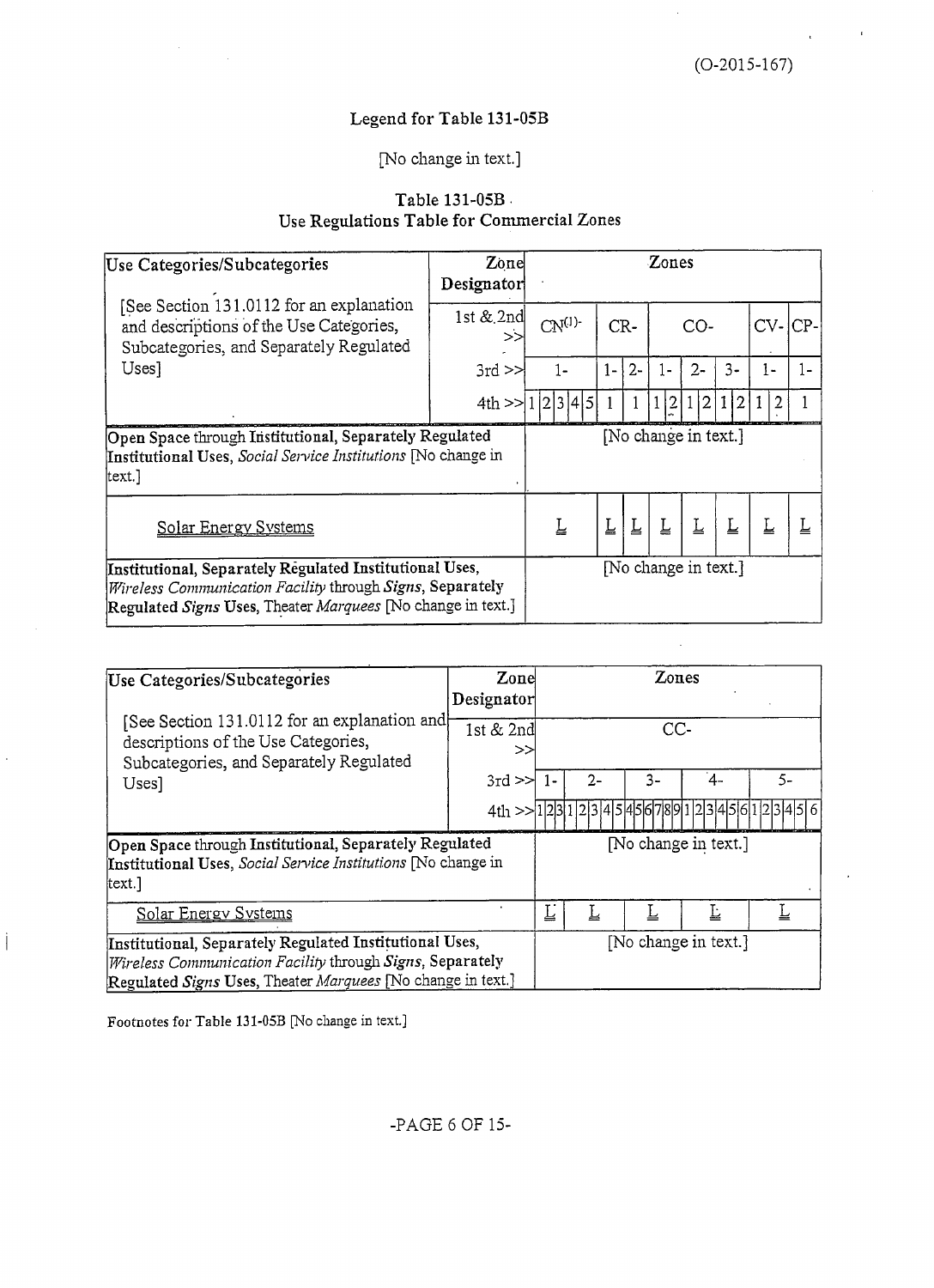#### Use Regulations Table for Industrial Zones 8131.0622

The uses allowed in the industrial zones are shown in Table 131-06B.

## Legend for Table 131-06B

### [No change in text.]

## Table 131-06B Use Regulations Table for Industrial Zones

| Use Categories/ Subcategories<br>See Section 131.0112 for an                                                                                                                             | Zone<br>Designator |              |       |      |    | Zones                |    |     |       |     |      |
|------------------------------------------------------------------------------------------------------------------------------------------------------------------------------------------|--------------------|--------------|-------|------|----|----------------------|----|-----|-------|-----|------|
| explanation and descriptions of the                                                                                                                                                      | 1st & 2nd $\geq$   |              | $IP-$ |      |    | Ш-                   |    | IH- |       | IS- | IBT- |
| Use Categories, Subcategories, and<br>Separately Regulated Uses]                                                                                                                         | $3rd \geq \geq$    | $\mathbf{1}$ | $2 -$ | $3-$ | ŀ- | $2 -$                | 3- | ŀ.  | $2 -$ | ŀ-  | 1-   |
|                                                                                                                                                                                          | $4th$ $>$          |              |       |      |    |                      |    |     |       |     |      |
| Open Space through Institutional, Separately<br>Regulated Institutional Uses, Social Service<br><i>Institutions</i> [No change in text.]                                                 |                    |              |       |      |    | [No change in text.] |    |     |       |     |      |
| Solar Energy Systems                                                                                                                                                                     |                    | Ţ            | Ţ     | Ţ    | Ţ  | Ţ                    | ∐  | Ŀ   | Ŀ     | Ŀ   | یل   |
| Institutional, Separately Regulated Institutional<br>Uses, Wireless eCommunication fEacility through<br>Signs, Separately Regulated Signs Uses, Theater<br>Marquees [No change in text.] |                    |              |       |      |    | [No change in text.] |    |     |       |     |      |

Footnotes for Table 131-06B [No change in text.]

#### $$141.0418$ **Solar Energy Systems**

- This Section regulates small rooftop solar energy systems and other solar  $(a)$ energy systems, which are collectively referred to as solar energy systems. except where specifically distinguished herein. Nothing in this Section grants any deviation from the Environmentally Sensitive Lands Regulations (Chapter 14. Article 3. Division 1) or Historic Resource Regulations (Chapter 14 Article 3. Division 2).
	- Small rooftop solar energy systems are devices or structural design  $\Omega$ features of a building, the primary purpose of which is to provide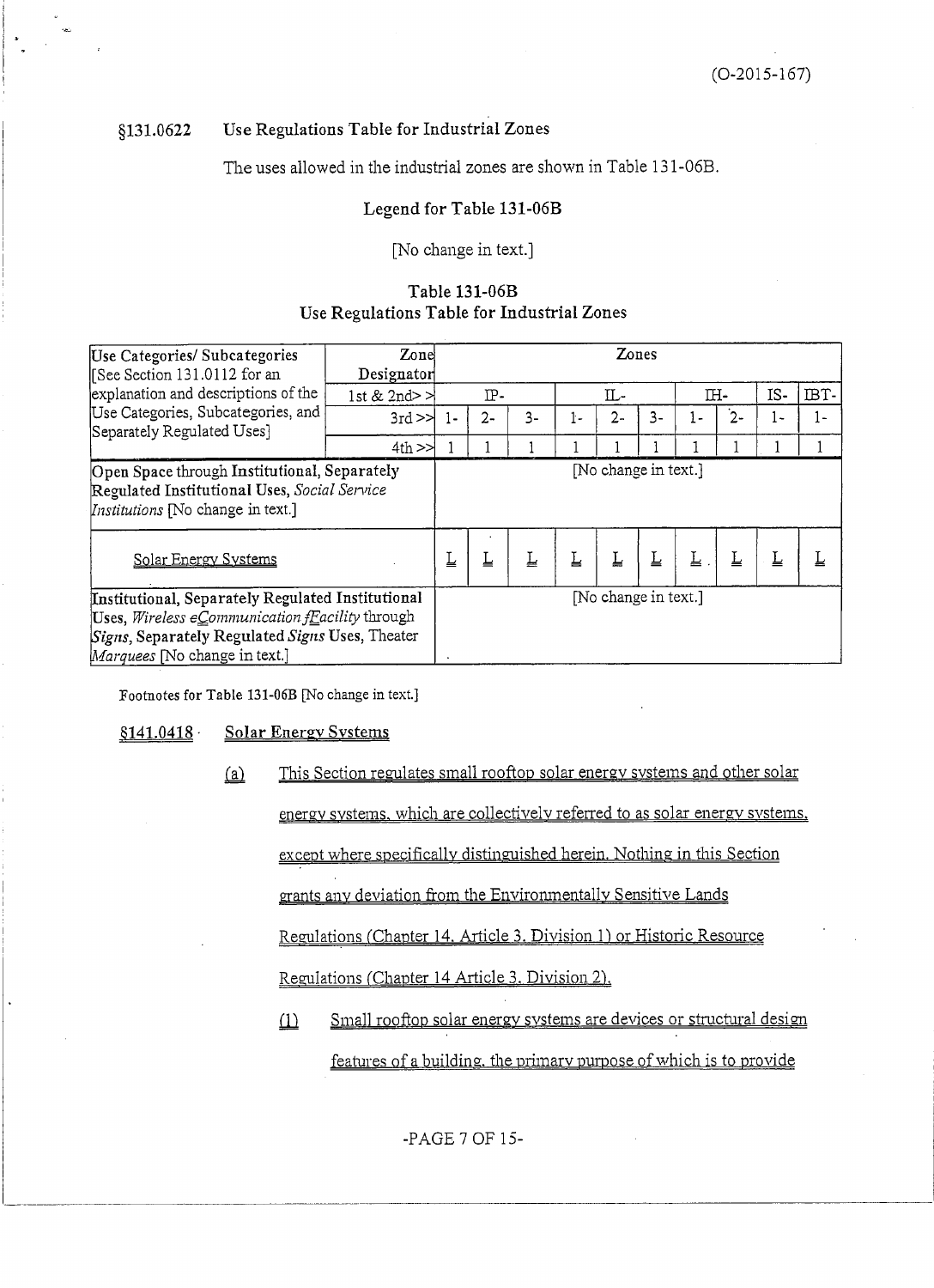for the collection, storage, and distribution of solar energy for space heating or cooling, electric generation, or water heating, which are not larger than 10 kilowatts alternating current nameplate rating or 30 kilowatts thermal, and are installed on a single dwelling unit or duplex development.

L

- Other solar energy systems are any other solar energy system  $(2)$ devices or structural design features of a building, the primary purpose of which is to provide for the collection, storage, and distribution of solar energy for space heating or cooling, electric generation, or water heating that are not within the scope of a small rooftop solar energy system described in Section 141.0418(a)(1).
- Solar energy systems are permitted as a limited use in the zones indicated  $\overline{\mathbb{P}}$ with an "L" in the Use Regulations Tables in Chapter 13. Article 1 (Base Zones), subject to the following regulations. The regulations are intended to facilitate the use of renewable energy technology to attain environmental and energy goals and comply with state law related to small rooftop solar energy systems, to provide for timely administrative approvals. and to allow an *applicant* to appeal a denial to the Planning Commission.
	- A construction permit decided in accordance with Process One  $\omega$ shall be required for the installation of a solar energy system. in accordance with the following:

-PAGE 8 OF 15-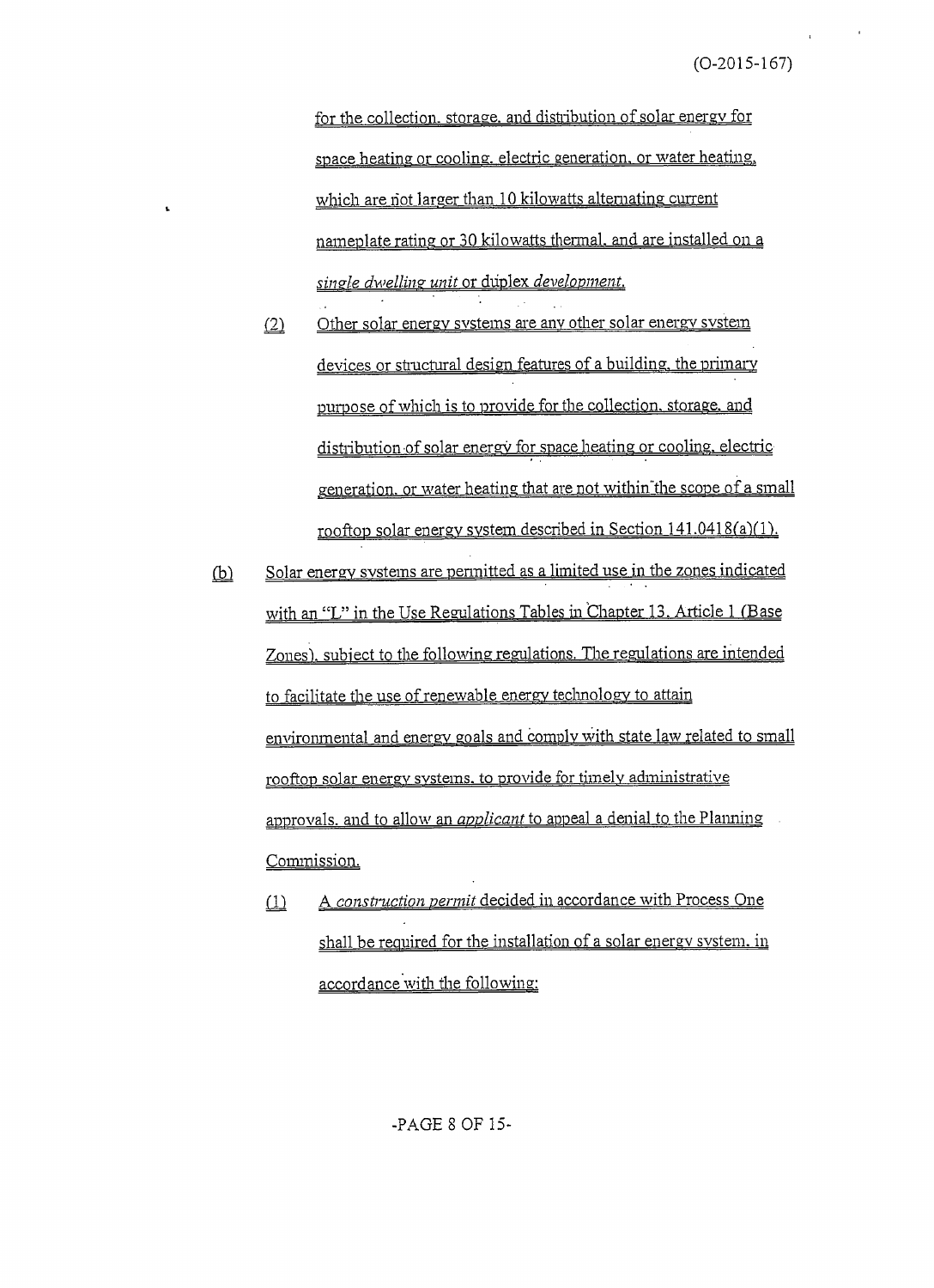- An Electrical Permit is required for a solar energy system.  $(A)$ A Combination Building Permit and Electrical Permit is required if the scope of work also includes the *development* of a new *structure* or requires structural modifications to an existing *structure* to support the solar energy system.
- The construction permit application shall be submitted in  $(B)$ accordance with Sections 112.0102 and 129.0105.
- Within a planned district (subject to Land Development  $($  $C)$ Code Chapter 15), a separate Planned District Ordinance Permit shall not be required in addition to the construction permit required for a solar energy system pursuant to Section 141.0418(b)(1).
- Solar energy systems are exempt from the regulations requiring  $(2)$ undergrounding of utilities and from the screening requirements of Section 142.0910.
- Solar energy systems as an *accessory use* are permitted to encroach  $\Omega$ into required vards and the angled building envelope plane as follows:
	- Solar energy systems may encroach into required side  $(A)$ vards and rear vards where securely attached to a previously conforming structure or other structure that is permitted to project or encroach into the required setback or angled *building envelope* plane in accordance with

 $-PAGE9$  OF 15 $-$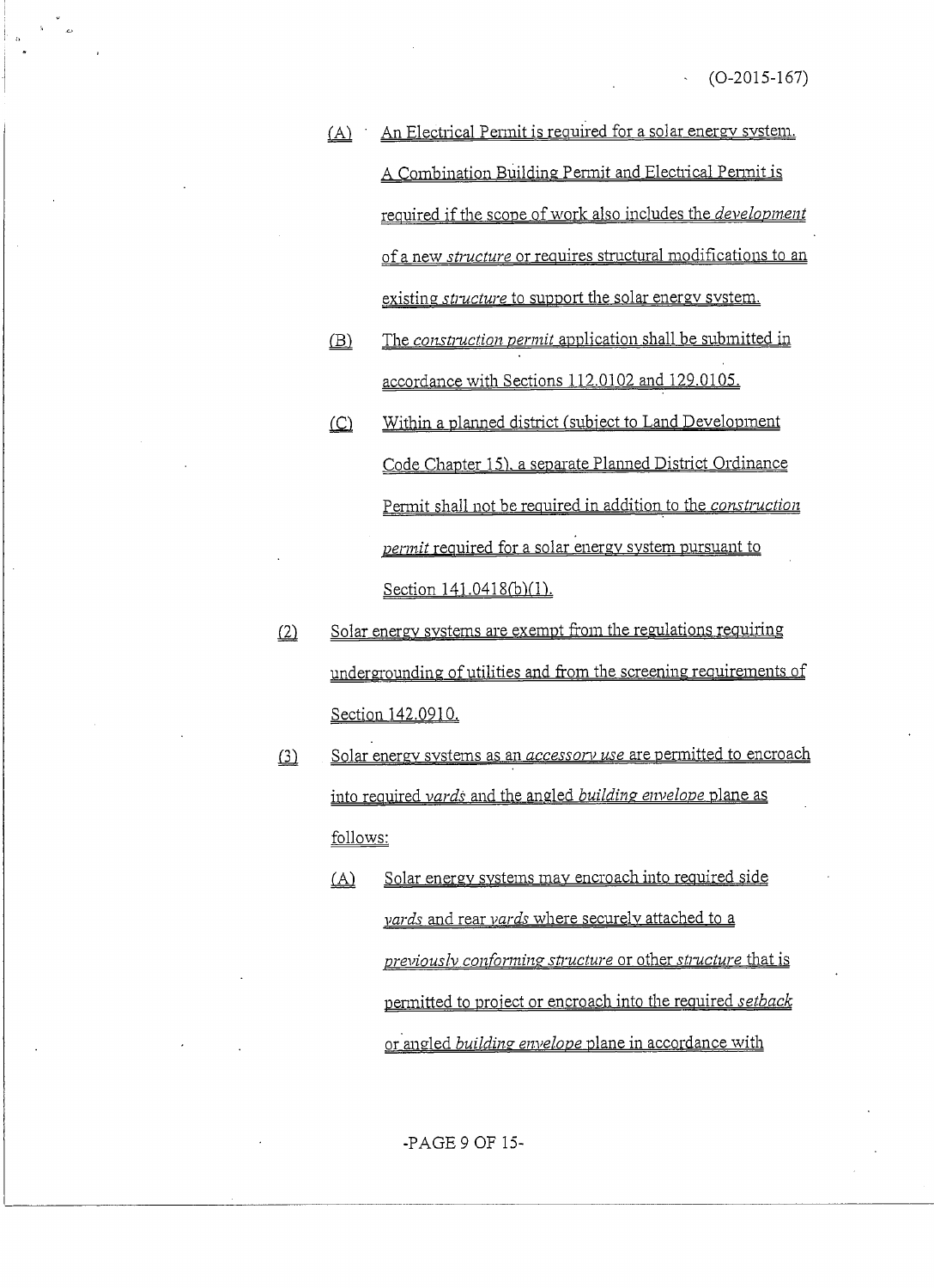Section 131.0461. Stand alone solar energy systems may encroach into required side vards and rear vards in compliance with Section 131.0461.

- Within the Mission Beach Planned District Ordinance.  $(B)$ proposed encroachment of a solar energy system shall comply with Section 1513.0304(d).
- $(4)$ Solar energy systems shall comply with all applicable height limits, except that solar panels may be added to a *previously conforming structure* that does not conform to the existing height limit of the Coastal Height Limit Overlay Zone (Section 132.0505) or the Clairemont Mesa Height Limit Overlay Zone (Section 132.1305), if the proposed solar panels do not exceed the height of the existing *structure*, in accordance with the California Solar Rights Act.
- Small Rooftop Solar Energy Systems Permit Review  $(c)$ 
	- In reviewing a *construction permit* application for a small rooftop  $\omega$ solar energy system, the Building Official shall evaluate only whether the small rooftop solar energy system meets applicable health and safety requirements of local, state, and federal law.
	- $(2)$ The Building Official shall administratively approve the small rooftop solar energy system, unless the small rooftop solar energy system would exceed the height requirements set forth in Section 141.0418(b)(4), or the Building Official determines there is

-PAGE 10 OF 15-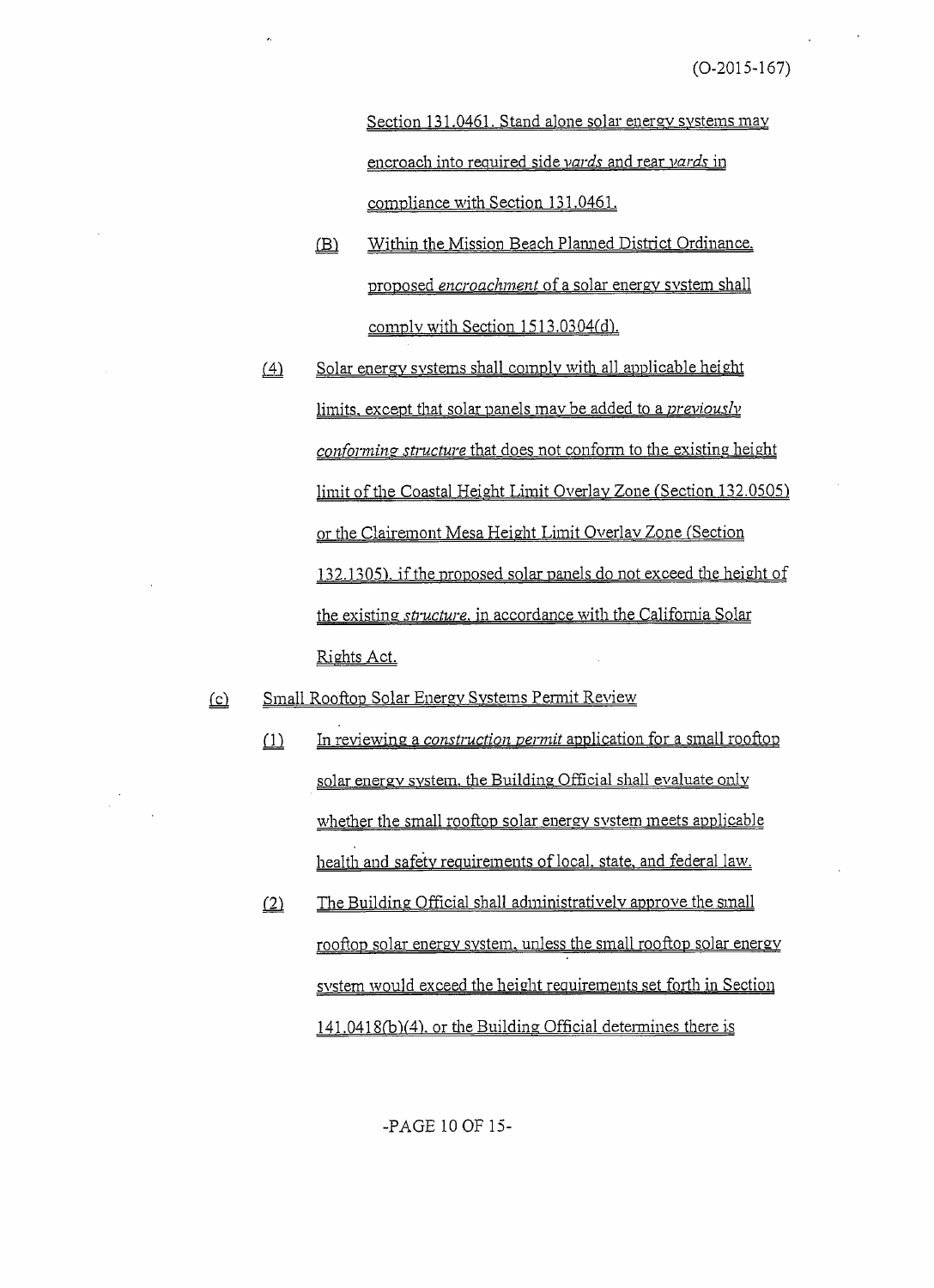substantial evidence of a specific, adverse impact upon the public health and safety, which for the purpose of Section 141.0418(c) means a significant, quantifiable, direct, and unavoidable impact based on objective, identified, and written public health and safety standards, policies, or conditions as they existed on the date the application was *deemed complete*, and there is no feasible method or alternative to satisfactorily mitigate or avoid the specific, adverse impact.

- If the Building Official determines that the proposed small rooftop  $(3)$ solar energy system could have a specific, adverse impact upon the public health and safety, then the Building Official shall make written *findings* notifying the *applicant* that the permit for the small rooftop solar energy system is denied, the basis for that denial in accordance with Section 141.0418(c)(2), and the appeal rights set forth in Section 141.0418(c)(4). The *applicant* shall be responsible for all administrative costs associated with processing the appeal.
- $(4)$ Applicant Appeal Process. Notwithstanding Section 112.0504, an *applicant* may appeal the denial of an application for a small rooftop solar energy system to the Planning Commission by filing an application for a Process Two appeal hearing with the City Manager no later than 12 business days after the decision date. The

-PAGE 11 OF 15-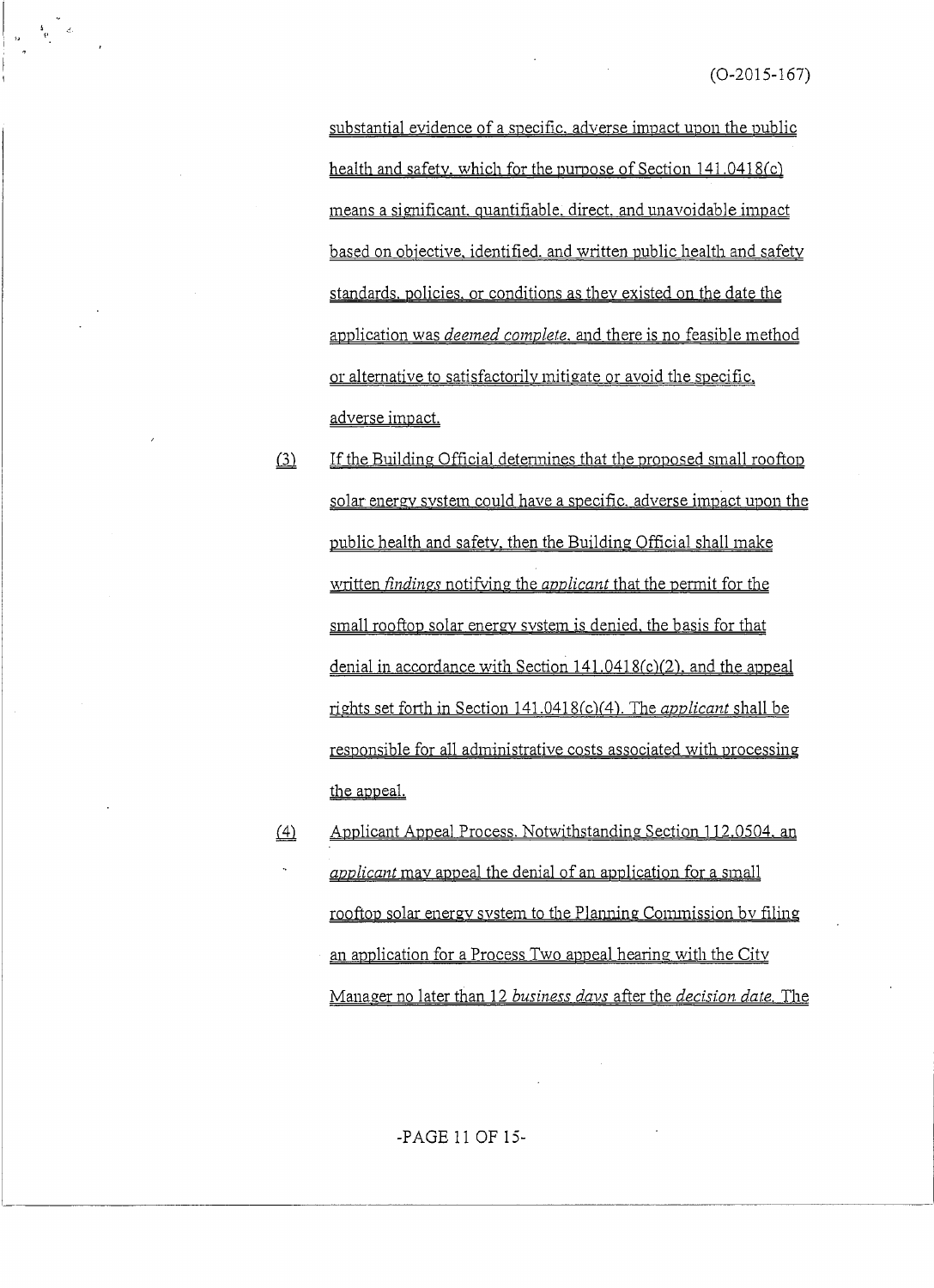application shall include the contents for appeal identified in Section 112.0510(a).

- Grounds for Appeal. A denial may only be appealed on the  $(\Delta)$ grounds that the stated *findings* to deny the *construction permit* are not supported by substantial evidence.
- Scheduling an Appeal Hearing. The City Manager shall  $(B)$ assign a date for an appeal hearing before the Planning Commission no later than 10 calendar days after the date on which an application for the appeal hearing is filed with the City Manager. The appeal hearing shall generally be held within 60 calendar days following the filing of the application for the hearing.
- Power to Act on the Decision at Appeal Hearing. The  $\circ$ Planning Commission may affirm, reverse, or modify the decision to deny a small rooftop solar energy system in accordance with the following:
	- A decision to affirm the Building Official decision  $(i)$ shall require a *finding* based on substantial evidence in the record that the proposed small rooftop solar energy system could have a specific, adverse impact upon the public health and safety.
	- If the Planning Commission determines that there is  $\omega$ not substantial evidence that the small rooftop solar

-PAGE 12 OF 15-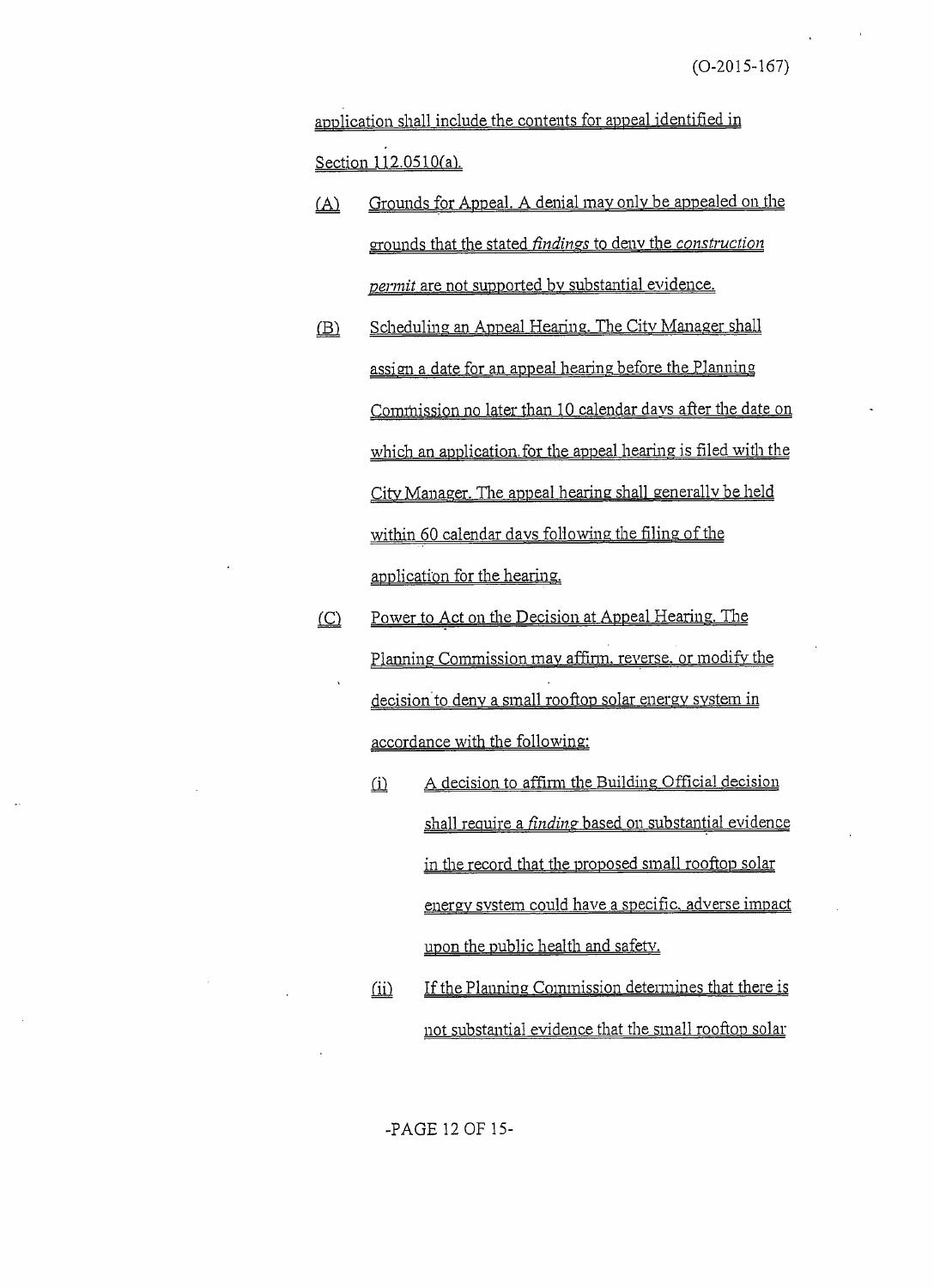energy system could have a specific, adverse impact upon the public health and safety, then the decision shall be reversed and the construction permit shall be approved.

If the Planning Commission determines that conditions of approval would mitigate the specific. adverse impact upon the public health and safety. then the decision shall be reversed and the construction permit shall be conditionally approved. Any conditions imposed shall mitigate at the lowest cost possible, which generally means the permit conditions shall not cause an increase in the cost of the small rooftop solar energy system by more than 10 percent or decrease the efficiency of the small rooftop solar energy system by more than 10 percent.

## \$142.0905

When Mechanical and Utility Equipment Screening Regulations Apply This dDivision applies to all multiple unit residential, commercial, and industrial development that proposes mechanical or utility equipment, whether or not a permit or other approval is required for the *development*, except that solar energy systems are exempt where developed in accordance with Section 141.0418.

 $(iii)$ 

### -PAGE 13 OF 15-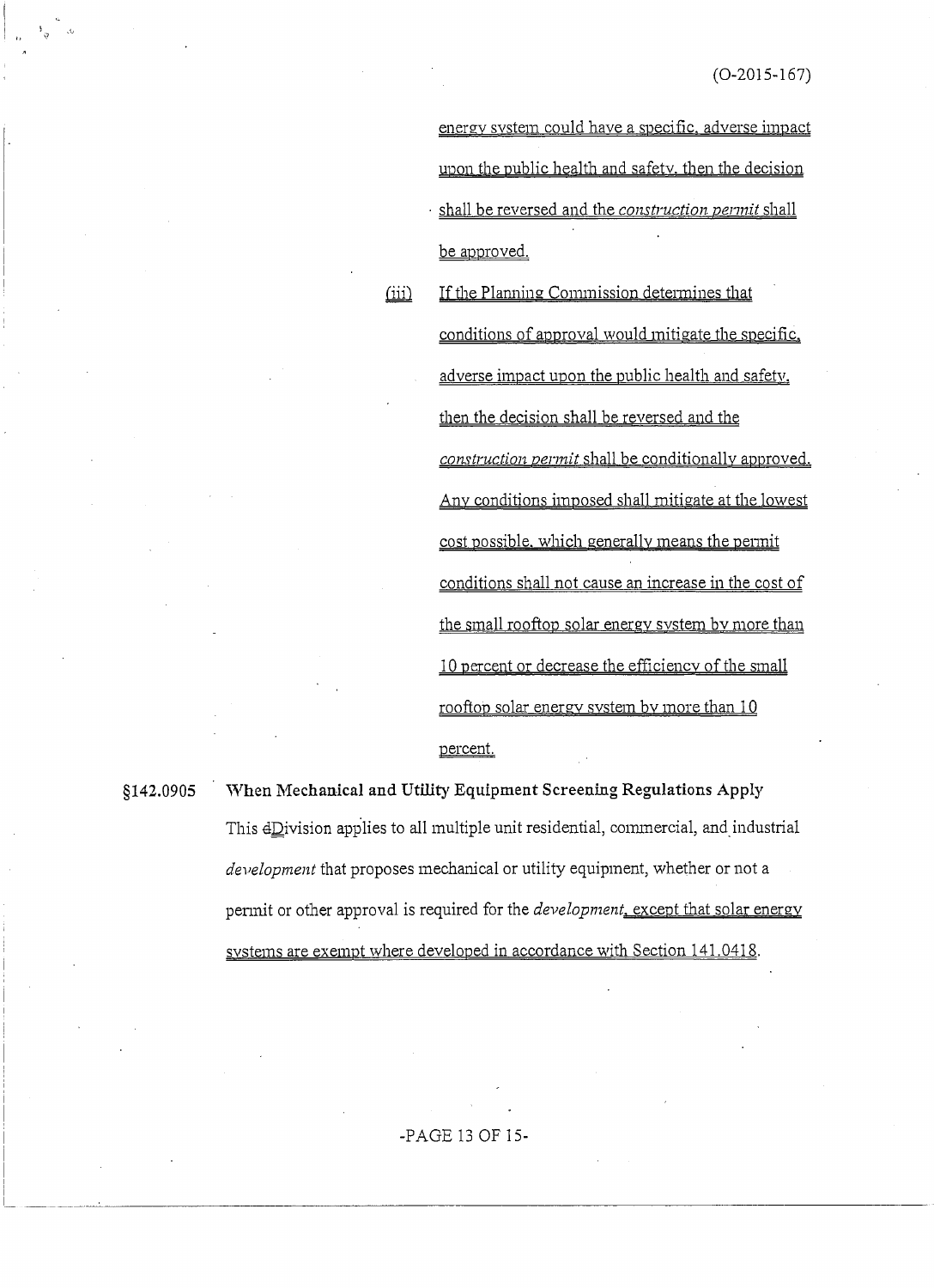#### <del>§142.0911</del> **Solar Energy Systems**

- Solar-energy-systems-as-an-accessory-use-are-exempt-from the  $\leftrightarrow$ requirements of Section 142.0910(a) and from regulations requiring undergrounding of utilities.
- Solar energy systems are permitted within rear and side yards.  $\bigoplus$
- \$151,0103 **Applicable Regulations** 
	- [No change in text.]  $(a)$
	- The following regulations apply in all planned districts:  $(b)$ 
		- $(1)$ Land Development Code, Chapter 11 (Land Development Procedures);
		- $(2)$ Land Development Code, Chapter 12 (Land Development Reviews), except Chapter 12, Article 6, Division 6, where specifically excluded in the planned district regulations;
		- $(3)$ Land Development Code, Chapter 13, Article 2 (Overlay Zones);
		- $(4)$ Solar energy systems regulations contained in Land Development Code Section 141.0418.
		- (4)(5) Alcoholic beverage outlets regulations contained in Land Development Code Section 141.0502;
		- (5)(6) Adult entertainment establishments regulations contained in Land Development Code Section 141.0601; and
		- (6)(7) Child care facilities regulations contained in Land Development Code Section 141.0606; and.
		- (7)(8) Parking Regulations for Reduced Parking Demand Housing in Land Development Code Section 142.0527, except where the

-PAGE 14 OF 15-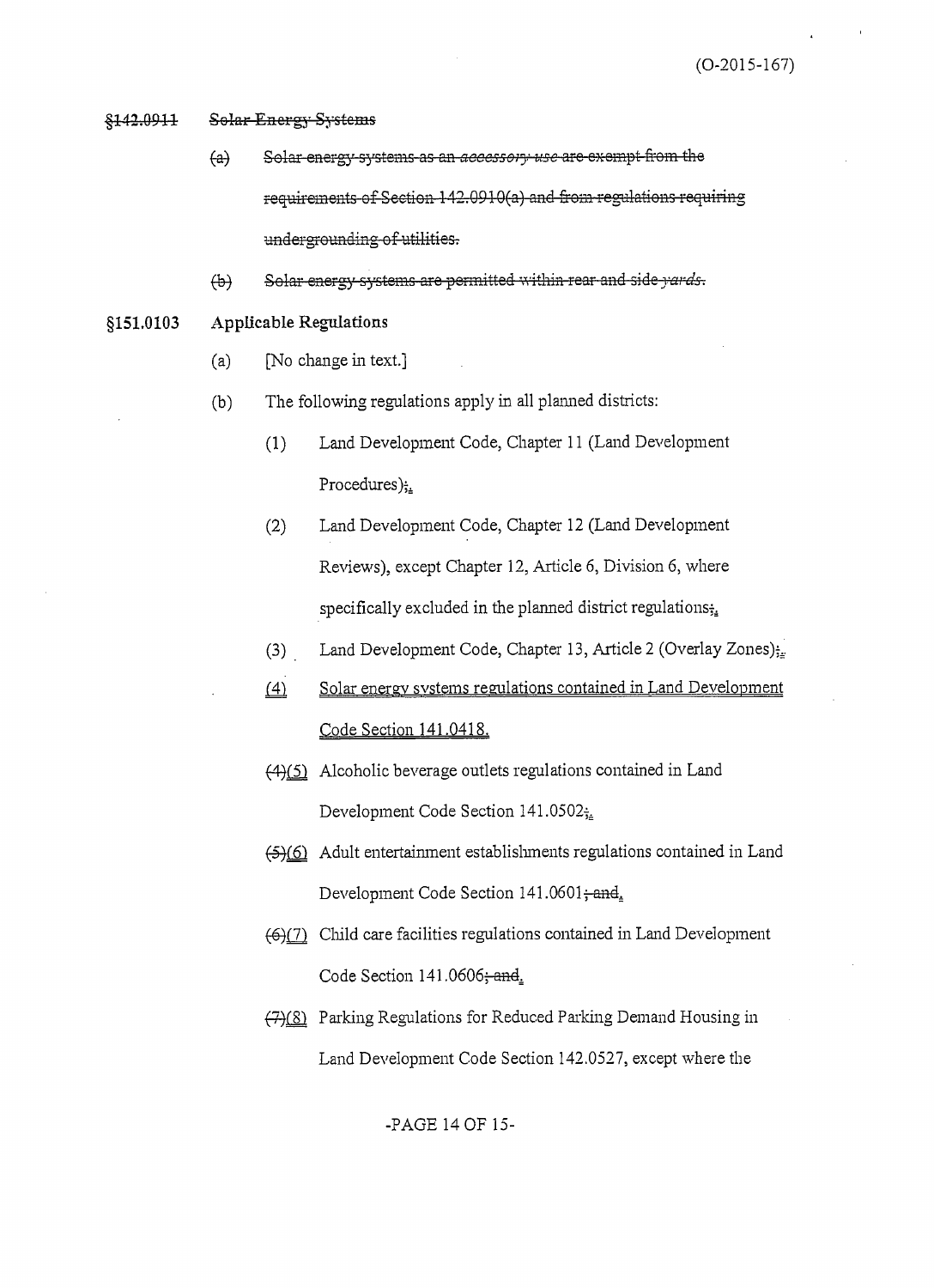Planned District Ordinance provides a lower parking ratio than

allowed in Section 142.0527.

(8)(9) Medical marijuana consumer cooperative regulations contained in

Section 141.0614, when that use is specifically allowed by the

Planned District Ordinance.

#### \$155.0238 Use Regulations Table of CU Zones

The uses allowed in the CU zones are shown in Table 155-02C:

### Legend for Table 155-02C

[No change in text.]

## Table 155-02C Use Regulations Table for CU Zones

| Use Categories/Subcategories<br>[See Land Development Code                                                                               | Zone<br>Designator |         |                      |       |   | Zones |                      |   |  |   |
|------------------------------------------------------------------------------------------------------------------------------------------|--------------------|---------|----------------------|-------|---|-------|----------------------|---|--|---|
| Section 131.0112 for an<br>explanation and descriptions of<br>the Use Categories,                                                        | 1st & 2nd<br>>>    | $CU-$   |                      |       |   |       |                      |   |  |   |
| Subcategories, and Separately                                                                                                            | $3rd \gg$          | $1-(1)$ |                      | $2 -$ |   |       | 3-                   |   |  |   |
| Regulated Uses]                                                                                                                          | $4th$ $>$          |         | $\overline{2}$       | 3     | 4 | 5     | 2(12)                | 6 |  | 8 |
| Open Space through Institutional, Separately<br>Regulated Institutional Uses, Social Service<br><i>Institutions</i> [No change in text.] |                    |         |                      |       |   |       | [No change in text.] |   |  |   |
| Solar Energy Systems                                                                                                                     |                    |         | L<br>╩               |       |   |       |                      |   |  |   |
| Retail Sales through Signs, Separately<br>Regulated Signs Uses, Theater Marquees [No<br>change in text.]                                 |                    |         | [No change in text.] |       |   |       |                      |   |  |   |

Footnotes to Table 155-02C [No change in text.]

SMT:als 06/30/2015 Or.Dept: DSD Doc. No.: 993269\_2

-PAGE 15 OF 15-